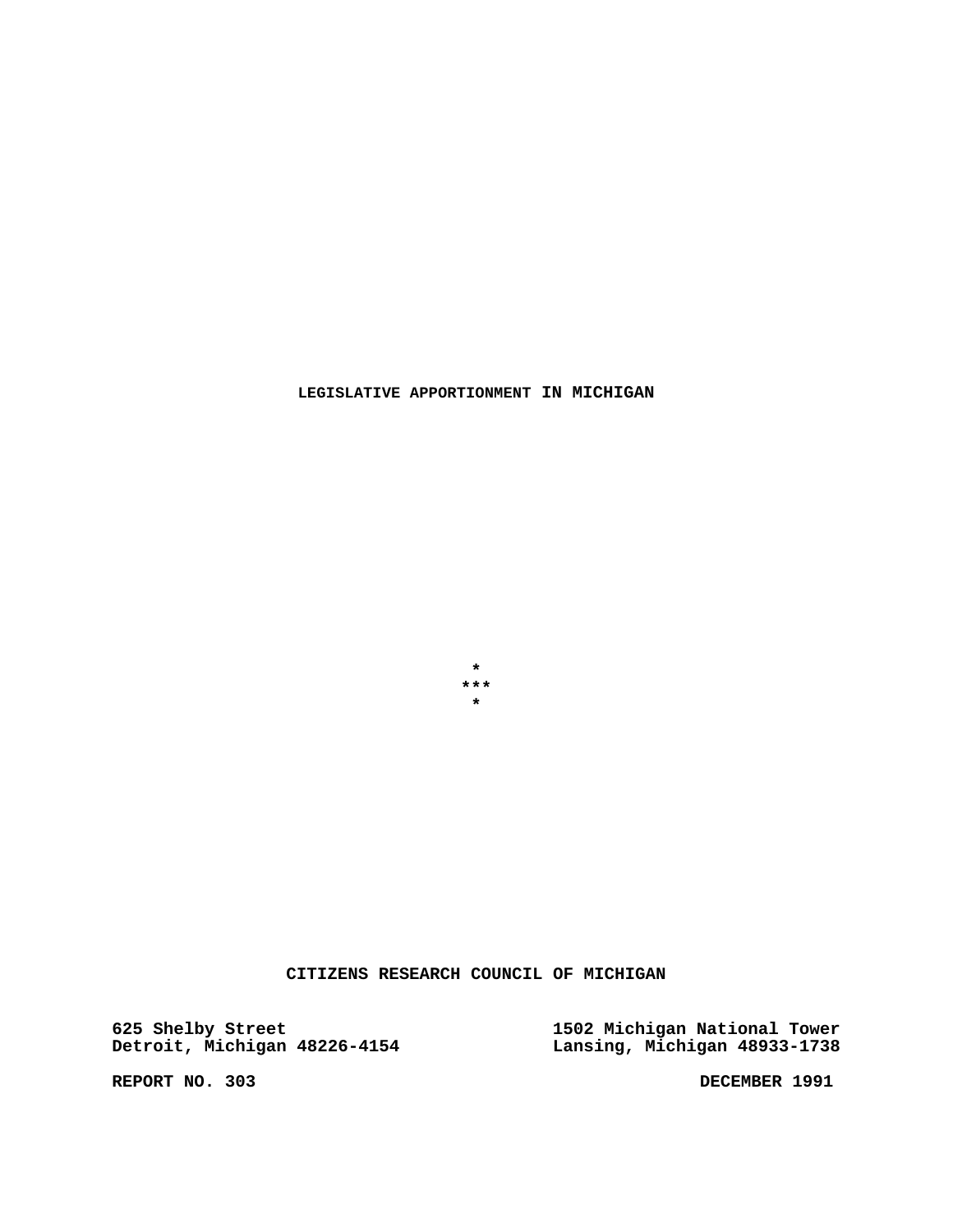# **LEGISLATIVE APPORTIONMENT IN MICHIGAN**

### **TABLE OF CONTENTS**

|         |                                                 |                                                                                                                                                                                                             | PAGE |
|---------|-------------------------------------------------|-------------------------------------------------------------------------------------------------------------------------------------------------------------------------------------------------------------|------|
|         |                                                 |                                                                                                                                                                                                             |      |
|         |                                                 |                                                                                                                                                                                                             |      |
| Part I. |                                                 |                                                                                                                                                                                                             |      |
|         |                                                 |                                                                                                                                                                                                             |      |
|         | 1.<br>2.                                        | State Legislative Apportionment: Subject-Matter Jurisdiction  3<br>Congressional Apportionment: Subject-Matter Jurisdiction                                                                                 |      |
|         | 3.<br>4.                                        | State Legislative Apportionment Revisited: Federal Standards 5<br>Legislative and Congressional Apportionment Distinguished 6                                                                               |      |
|         | B.                                              | Relevant Provisions of the Michigan Constitution 8                                                                                                                                                          |      |
|         | 1.<br>2.                                        | The 1908 Constitution as Background 8<br>Deliberations at the 1961 Constitutional Convention 9<br>The Senate. The House of Representatives. Annexation<br>and Merger. Contiguity. Apportionment Commission. |      |
|         | $\mathsf{C}$ .                                  |                                                                                                                                                                                                             |      |
|         | 1.<br>2.<br>3.<br>4.<br>5.<br>б.<br>7.<br>$8$ . |                                                                                                                                                                                                             |      |
|         | D.                                              | Initial Responsibility for Apportionment and the Necessity                                                                                                                                                  |      |
|         |                                                 | Adherence to Local Boundaries. Compactness. Contiquity.                                                                                                                                                     |      |
| Part    | II.                                             | Apportionment and Federal Voting Rights Legislation 21                                                                                                                                                      |      |
|         | Α.                                              |                                                                                                                                                                                                             |      |
|         | <b>B</b> .                                      | Principal Provisions of the Voting Rights Act 22                                                                                                                                                            |      |
|         |                                                 | 1. Requirement of Discriminatory Intent or Purpose  23                                                                                                                                                      |      |
|         | $\mathsf{C}$ .                                  |                                                                                                                                                                                                             |      |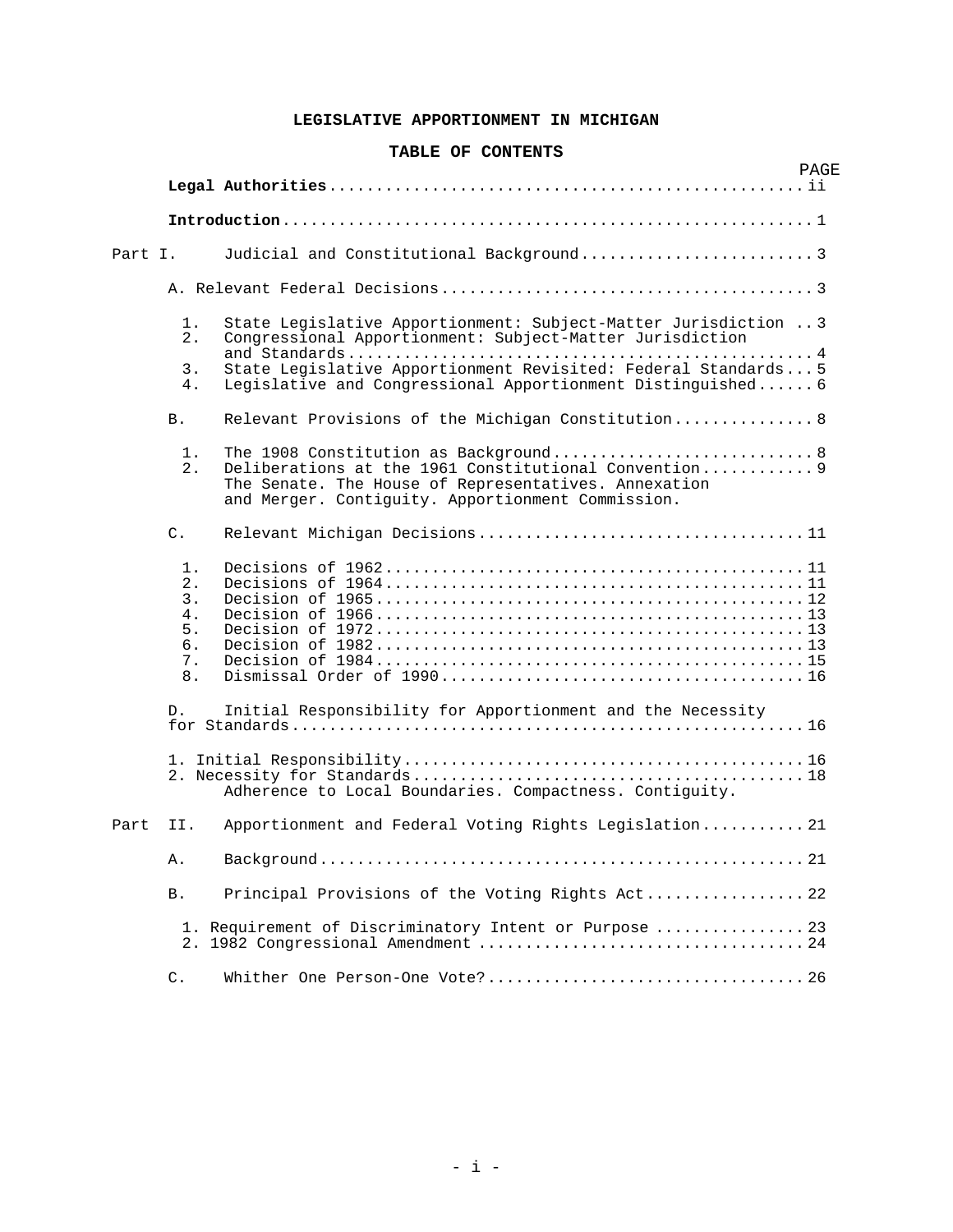|  |  | Official Record, State of Michigan Constitutional Convention 1961, |  |  |
|--|--|--------------------------------------------------------------------|--|--|
|  |  |                                                                    |  |  |

#### **Michigan Cases (In Order of Citation)**

| In re Apportionment of State Legislature - 1972, $(387 \text{ Mich } 442; 1972) \ldots 6, 13$            |  |  |  |  |  |  |
|----------------------------------------------------------------------------------------------------------|--|--|--|--|--|--|
| Scholle v Secretary of State, (367 Mich 176; 1962) 11                                                    |  |  |  |  |  |  |
| In re Apportionment of State Legislature - 1964, (372 Mich 418; 1964) 12                                 |  |  |  |  |  |  |
| In re Apportionment of State Legislature - 1965, $(376 \text{ Mich } 410; 1965) \ldots \ldots \ldots 13$ |  |  |  |  |  |  |
| In re Apportionment of State Legislature - 1965-1966, (377 Mich 396;                                     |  |  |  |  |  |  |
| In re Apportionment of State Legislature - 1982, (413 Mich 96;                                           |  |  |  |  |  |  |
| Anderson v Oakland County Clerk, (419 Mich 142; 1984) 15                                                 |  |  |  |  |  |  |
| In re Apportionment of State Legislature, (437 Mich 1208; 1990) 16                                       |  |  |  |  |  |  |

#### **Cases from other Jurisdictions (In Order of Citation)**

# **United States Supreme Court**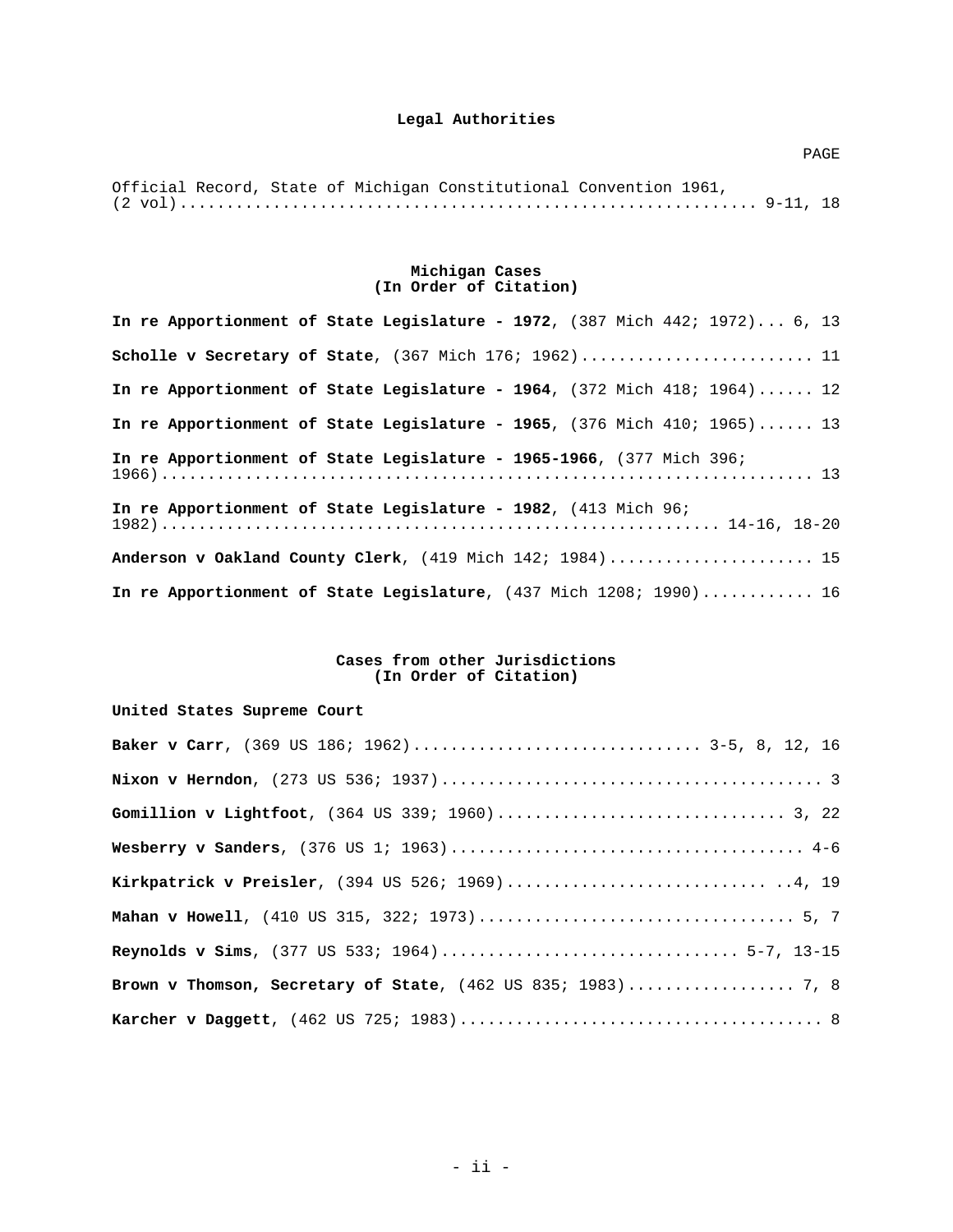# **Legal Authorities** (continued)

| Scholle v Hare, Secretary of State of Michigan, (369 US 429; 1962) 12   |
|-------------------------------------------------------------------------|
| South Carolina v Katzenbach, Attorney General, (383 US 301; 1965) 23-24 |
| City of Mobile, Alabama v Bolden, (446 US 55; 1980) 24-25, 27           |
|                                                                         |
|                                                                         |
|                                                                         |

# **Law Review**

| Walter, Reapportionment of State Legislative Districts, (37 Illinois |  |
|----------------------------------------------------------------------|--|
|                                                                      |  |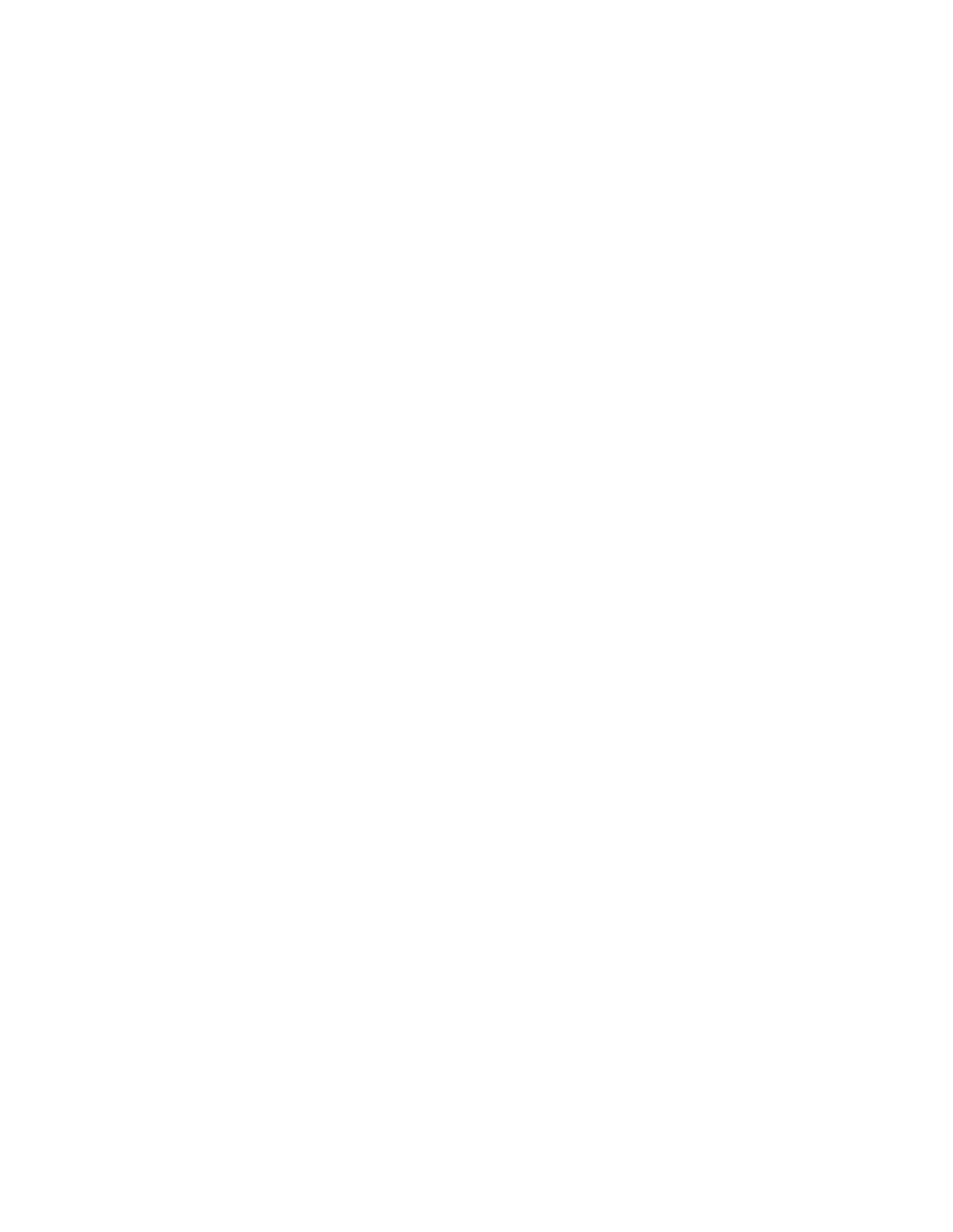# **LEGISLATIVE APPORTIONMENT IN MICHIGAN**

#### **Introduction**

Legislative apportionment is the process by which a state is divided into geographic districts from which are chosen United States congressional representatives, state senators and state representatives.\* Section 2 of Article I of the United States Constitution requires that representation in the Congress be apportioned among the several states in accordance with their respective populations. At presents Michigan has 18 congressional representatives. Sections 2 and 3 respectively of Article 4 of the state Constitution require that the state Senate consist of 38 members and the state House of Representatives consist of 110 members.

The United States Supreme Court has held that the Equal Protection Clause of the Fourteenth Amendment requires states to conduct apportionment after each federal decennial census so that representation will reflect<br>changes in population. According to the 1990 decennial census, the According to the 1990 decennial census, the state's population grew by only 33,253 persons (0.36 percent) between 1980 and 1990, the smallest gain between two decennial censuses in Michigan history. Due to this modest population growth relative to that in other states, Michigan will be apportioned two fewer congressional districts than at present. In addition, although the number of Michigan legislative districts is constitutionally fixed, population shifts within the state over the last decade will require their redistribution from less- to more-populous areas within the state.

Previous apportionment efforts in Michigan over the last 30 years give little cause for optimism that enactment of a plan that will effect the necessary redistribution of political districts will be easy to achieve. Upon the prior three occasions -- in 1964, 1972, and 1982 -- the matter had to be resolved by the state Supreme Court. Perhaps, given the nature of the task, a certain degree of difficulty is to be expected. However, two considerations render the state of affairs in Michigan particularly antithetical to the requirements of good government.

First, in the absence of a state constitutional or statutory provision to the contrary, apportionment is a function to be discharged by the state Legislature, consistent of course with the requirements of federal law. This is the case in Michigan since state constitutional provisions that had established an eight-member apportionment commission are, as will be explained below, no longer operative and since the Legislature has not enacted any law assigning such responsibility to another governmental<br>body. The difficulty which arises from entrusting the responsibility for The difficulty which arises from entrusting the responsibility for apportionment to the same branch of government that is the chief beneficiary of the process is obvious.

Second, because representation is a fundamental hallmark of republican government, its allocation should be governed by standards that ensure the strictest propriety. At present, there are no such standards in either the state Constitution or statutes. The standards that were part of the 1963 state Constitution were invalidated by a series of judicial decisions, beginning within one year of the Constitution's adoption. While the Michigan Supreme Court in 1982 declared that legislative apportionment must be conducted in a manner that is consistent with "Michigan con-

<sup>\*</sup> The term "apportionment" is used in this report, although "[I]n some states a distinction may be made between reapportionment the allotment to each county of its quota of representatives, determined by the legislature, and redistricting, the rearrangement of boundaries of legislative districts, performed by local agencies. In most cases, the existence of single member districts makes the distinction unnecessary." Walter, **Reapportionment of State Legislative Districts**, (37 Illinois Law Rev 20, 21; 1940).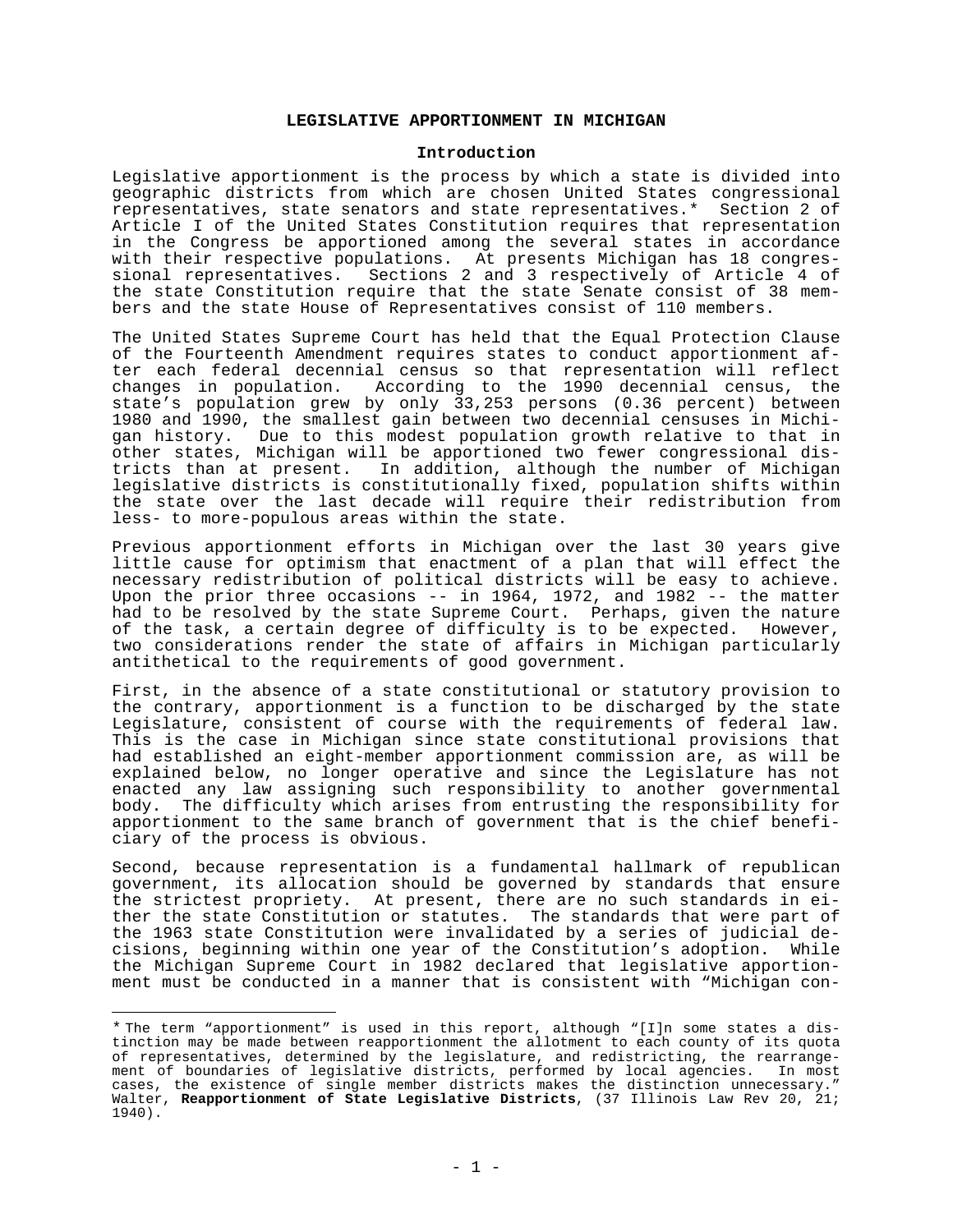stitutional history," that standard is subject to both interpretation and changing majorities of the Court.

The fact that each of Michigan's four Constitutions, dating back to 1835, have contained provisions of varying specificity to govern legislative apportionment, suggests that Michigan voters have thought it unwise to accord an unlimited discretion in the matter to any branch of state government including the courts. Given this history, and in light of the fact that legislative apportionment is fundamental to self-government, both the process and the standards that govern it ought to be part of the state's fundamental law.

Even though the United States Supreme Court decision which invalidated the apportionment provisions of the Michigan Constitution was issued over 27 years ago, the Michigan Legislature has yet to provide other, suitable apportionment standards. As a result, after each census the courts are placed in the inappropriate position of having to rescue the Legislature from its own failure to address this important issue in a rational manner.

Nor have the voters addressed it. Since 1964, the people of Michigan have exercised their right to propose amendments to the state Constitution on 11 occasions, but none of the proposals has dealt with apportion-<br>ment. The absence of such a voter-initiated amendment may lie in the The absence of such a voter-initiated amendment may lie in the fact that the incivility that attends apportionment need be suffered but once every ten years, and that despite existing imperfections apportionment does, in fact, occur. Nevertheless, the establishment of a more orderly process would seem prudent.

There is an additional justification for revisiting the question of how apportionment is conducted in Michigan. The present decennial apportionment cycle is the first that will be subject to the federal voting rights act since its amendment by Congress in 1982. The purpose of the acts originally adopted in 1965, was to enforce the constitutional voting rights of racial and ethnic minorities, particularly in the South, by affording them an equal opportunity to vote. As with equal opportunity in other contexts, however, the right to vote did not guarantee any particular electoral outcome. The subsequent amendments which applies nationwide, shifted the focus from ensuring an equal opportunity to vote, to prohibiting the dilution of existing minority voting strength. The latter implicates what amounts to a proportional representation for racial and ethnic minorities.

The 1982 amendment has already had a major impact upon state and local governments. During the summer of 1991, the United States Justice Department, which enforces federal voting rights legislation, blocked the implementation of apportionment schemes for both houses of the Mississippi Legislature and for the Louisiana state Senate on the grounds that those plans diluted minority voting strength. Legal challenges have also been filed at the local level in several other states. A rational apportionment process, set forth in the state Constitution, would do much to assist Michigan in avoiding a similar fate.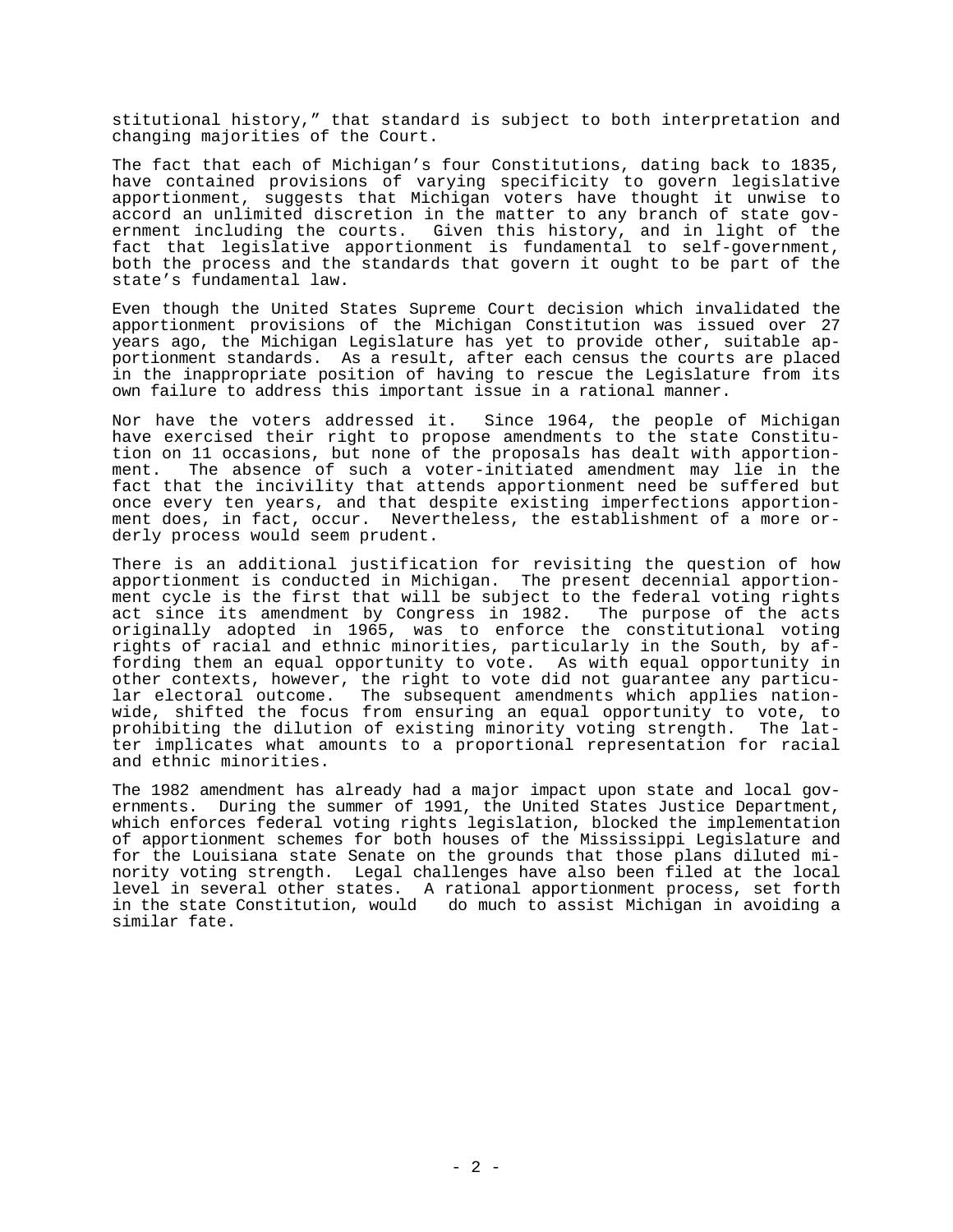## **Part I. Judicial and Constitutional Background**

Because the current state of affairs with respect to legislative apportionment in Michigan has resulted from several decades of federal and state court decisions, a brief review of them is in order.

#### **A. Relevant Federal Decisions**

#### **1. State Legislative Apportionment: Subject-Matter Jurisdiction**

In **Baker v Carr**, (369 US 186; 1962), plaintiffs were citizens of the state of Tennessee who brought suit in federal district court alleging a state statute resulted in a "debasement" of their vote and thus denied them and other citizens similarly situated the equal protection of the laws afforded by the Fourteenth Amendment to the United States Constitution. Even though the state Constitution required apportionment following each decennial census, the Tennessee General Assembly had not adopted such a plan since 1901. During the intervening period, Tennessee's population grew from two million residents to 3.6 million, while the number of residents eligible to vote grew from 487,380 to 2,092,891. Plaintiffs asked the court to declare unconstitutional the existing apportionment plan and to enjoin the Legislature from holding elections until a valid plan was adopted, or in the alternative asked the court to draft a plan using the state's constitutional criteria or to order that the Legislature be elected at large.

A federal district court dismissed the complaint due to a lack of jurisdiction of the subject matter and because, in its opinion a political question was implicated. On appeal a majority of the United States Supreme Court reversed on both grounds, holding that a claim asserted under the Equal Protection Clause alleging a state legislative apportionment scheme impaired plaintiffs' right to vote presented a justiciable controversy subject to adjudication by federal courts. The Court remanded the<br>suit to federal district court for consideration of the merits. In suit to federal district court for consideration of the merits. In doing so, the Supreme Court expressed no view regarding either the proper constitutional standard for evaluating the validity of a state legislative apportionment scheme, or what an appropriate remedy would be in the event that a constitutional violation might be found to exist.

The significance of **Baker** was that it ran contrary to a long line of prior decisions of that Court that had treated similar lawsuits as implicating political questions that should be resolved through the political process and not by the courts. The **Baker** decision should be distinguished from cases such as **Nixon v Herndon**, (273 US 536; 1937) and **Gomillion v Lightfoot**, (364 US 339; 1960) in which the Court struck down voting rights discrimination directed at racial minorities in violation of an explicit constitutional provision. The invidious discrimination alleged in **Baker**, on the other hand, was restricted to "the relationship between population and legislative representation -- a wholly different matter from the denial of the franchise to individuals because of race, color, religion or sex." (369 US at 267.)

While the propriety of the result reached in **Baker** was subject to debate, the passage of time and respect for precedent have all but foreclosed discussion. That being so, the debate need not be rejoined. It is sufficient here to observe that some federal judicial remedy was appropriate given the ineffectual nature of existing political remedies and the absence of a judicial remedy at the state level As previously noted, courts prior to **Baker** were generally reluctant to involve themselves in what was seen as a political matter.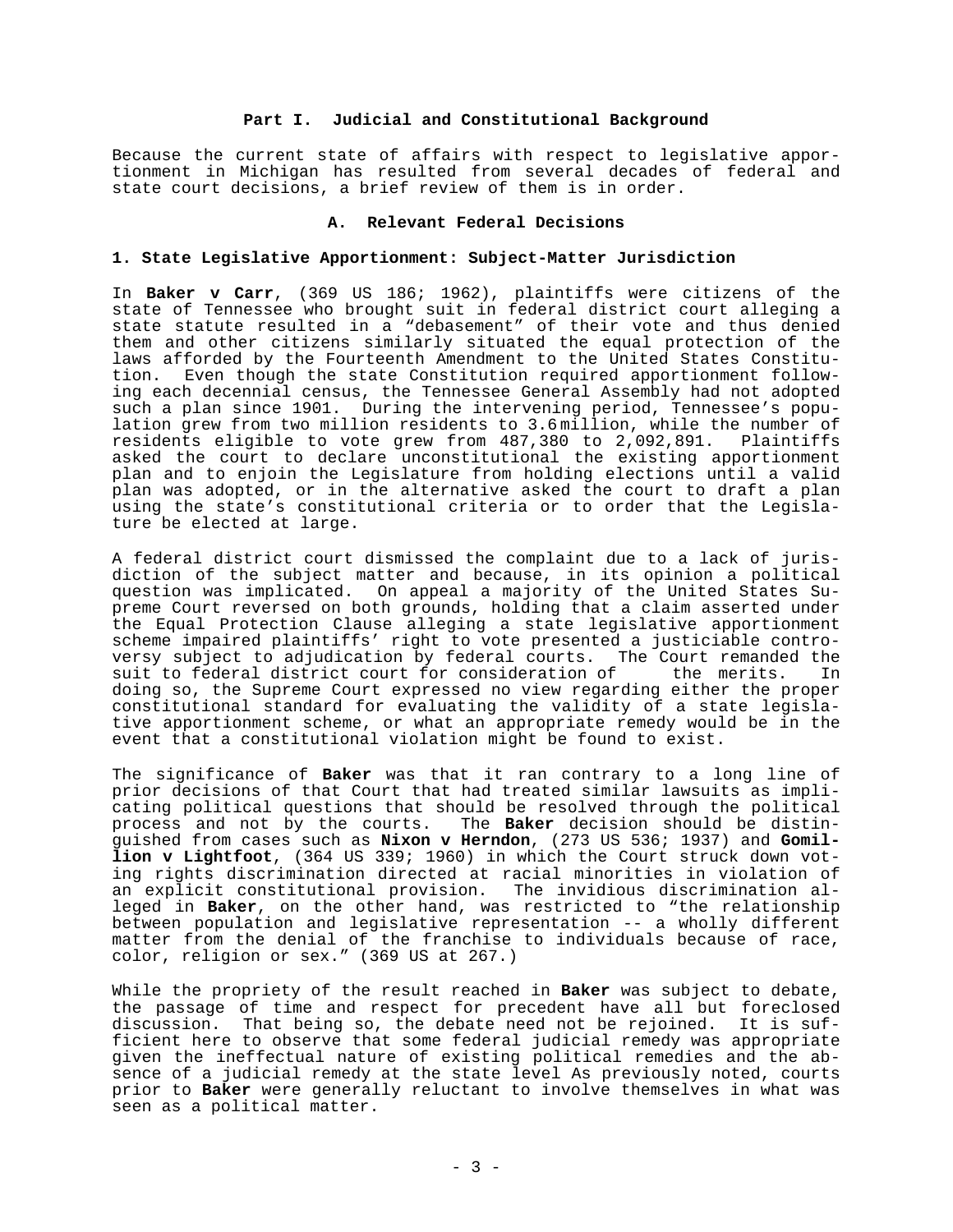Even when a state legislature was required by an explicit state constitutional provision to undertake periodic apportionment, as was the case with Tennessee, state courts generally held that for nonperformance of the duty, the legislature was answerable solely to the people through the political process. Given that the very purpose of legislative apportionment is to distribute political powers it was an understandably unsatisfactory result for voters who alleged that a malapportioned legislature diluted the strength of their votes to be told by the courts that their only recourse was to vote the offending legislature out of office.

Such state judicial acquiescence was often rationalized on the grounds that it would be inappropriate for a court to attempt to mandamus the performance of a constitutional obligation by a coordinate branch of government. While voters in several states removed this obstacle by placing the responsibility for apportionment in the hands of an administrative officer or board that was subject to mandamus,\* not all state constitutions authorized voters to directly propose legislation by statutory initiative or constitutional amendment. Voters lacked such recourse in states in which a constitutional amendment could only be proposed by the legislature, given the fact that any legislature likely to propose such an amendment would be equally likely to eliminate the need to do so by adopting an acceptable apportionment plan. The inadequacy of pre-**Baker** remedies was evidenced by the fact that within the nine-month period after **Baker**, lawsuits challenging the constitutionality of state legislative apportionment schemes were instituted in 34 states.

#### **2. Congressional Apportionment: Subject-Matter Jurisdiction and Standards**

The subject in **Baker** was state legislative apportionment. After the **Baker** decision, the Supreme Court dealt with the question of congressional apportionment. In **Wesberry v Sanders**, (376 US 1; 1963), the Court held that a challenge to a congressional apportionment plan enacted by a state legislature likewise presented a justiciable controversy subject to adjudication by federal courts. However, the Court further held that the controlling standard with respect to congressional apportionment was equality of population. The Court's conclusion was based upon an examination of the history of Section 2 of Article I of the United States Constitutions that provides in pertinent part for congressional representatives to be "chosen every second Year by the People of the several States...." Later, in **Kirkpatrick v Preisler**, (394 US 526; 1969), the Court would elaborate upon the constitutional requirement that governs congressional apportionment, by holding that Section 2 of Article I "permits only the limited population variances which are unavoidable despite a good-faith effort to achieve absolute equality or for which justification is shown" by the state. (394 US at 531.) Stated in another manners where congressional apportionment is the issues the Court recognizes no excuse for departing from the objective of equal representation for equal numbers of people "other than the practical impossibility of drawing equal districts with mathematical precision." **Mahan v Howell**, (410 US 315t 322; 1973).

<sup>\*</sup>At the general election in November of 1952, Michigan voters approved a citizen-initiated amendment that, beginning in 1953 and each year thereafter, required the board of state canvassers to apportion the House of Representatives in the event the Legislature refused to do so. However, the amendment deleted the existing constitutional requirement that the Senate be apportioned every ten years, and instead defined the Senate districts by enumerating the county or counties that were to comprise them. Therefore, Senate districts could not be altered without amending the state Constitution.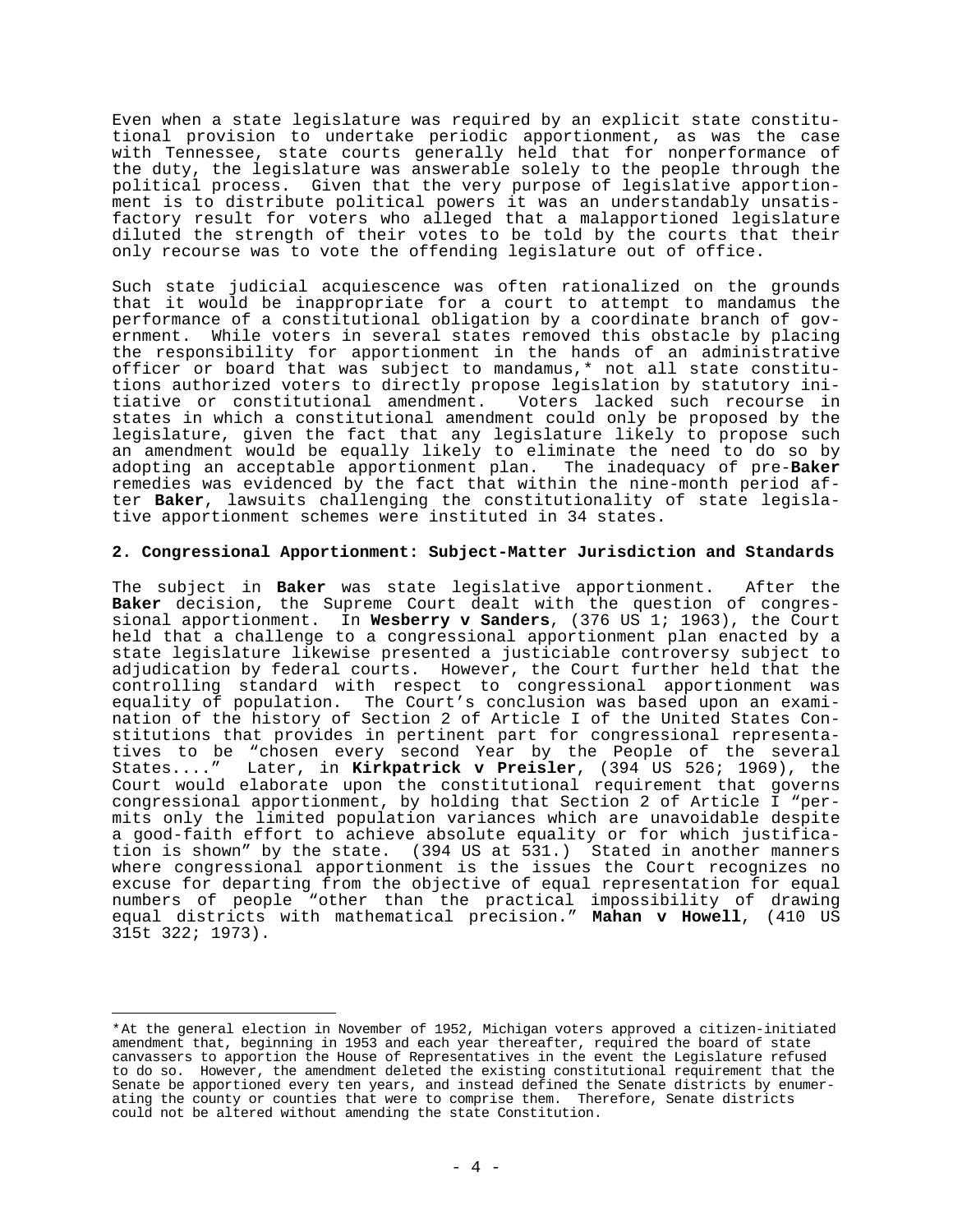#### **3. State Legislative Apportionment Revisited: Federal Standards**

Thus far, the U.S. Supreme Court had held in **Baker** and **Wesberry** respectively, that both state legislative apportionment and congressional apportionment were justiciable questions under the U. S. Constitution and had with respect to the latter subject enunciated the rule that congressional apportionment had to be governed by equality of population. There remained the question of the proper federal constitutional standard for evaluating the validity of a state legislative apportionment scheme since, as already noted, **Baker** expressed no view on the matter.

Subsequently, in **Reynolds v Sims**, (377 US 533; 1964), the Supreme Court was confronted by a second state legislative apportionment case, this one brought by residents of Alabama. At the time of the lawsuits the 105 state House districts in Alabama varied in population from 6,731 to 104,767, while the 35 state Senate districts varied in population from 15,417 to 634,864. These substantial population variances (ratios of approximately 15 to 1 and 41 to 1 in House and Senate districts, respectively) existed despite the fact that Section 200 of Article 9 of the state Constitution required representation to be based upon population.

The Supreme Court described the nature of the problem posed by such population variances, in a passage that is quoted at length, as follows:

Legislators represent people, not trees or acres. Legislators are elected by voters, not farms or cities or economic interests. As long as ours is a representative form of government and legislators are those instruments of government elected directly by and directly representative of the people, the right to elect legislators in a free and unimpaired fashion is a bedrock of our political system. It could hardly be gainsaid that a constitutional claim had been asserted by an allegation that certain otherwise qualified voters had been entirely prohibited from voting for members of their state legislature. And, if a State should provide that the votes of citizens in one part of the State should be given two times, or five times, or 10 times the weight of votes of citizens in another part of the State, it could hardly be contended that the right to vote of those residing in the disfavored areas had not been effectively diluted. It would appear extraordinary to suggest that a State could be constitutionally permitted to enact a law providing that certain of the State's voters could vote two, five, or 10 times for their legislative representatives, while voters living elsewhere could vote only once. And it would be inconceivable that a state law to the effect that, in counting votes for legislators, the votes of certain citizens in one part of the State would be multiplied by two, five, or 10, while the votes of persons in another area would be counted only at face values could be constitutionally sustainable. Of course, the effect of state legislative distracting schemes which give the same number of representatives to unequal numbers of constituents is identical. (377 US at 562-563.)

Thus, the Court concluded that, "as a basic constitutional standard, the Equal Protection Clause requires that seats in both houses of a bicameral state legislature must be apportioned on a population basis." (377 US at 568.) The result in **Reynolds** has been seen as synonymous with the principle of one persons one vote, but as will be shown below, this formulation somewhat overstated the rule with respect to state legislative apportionment.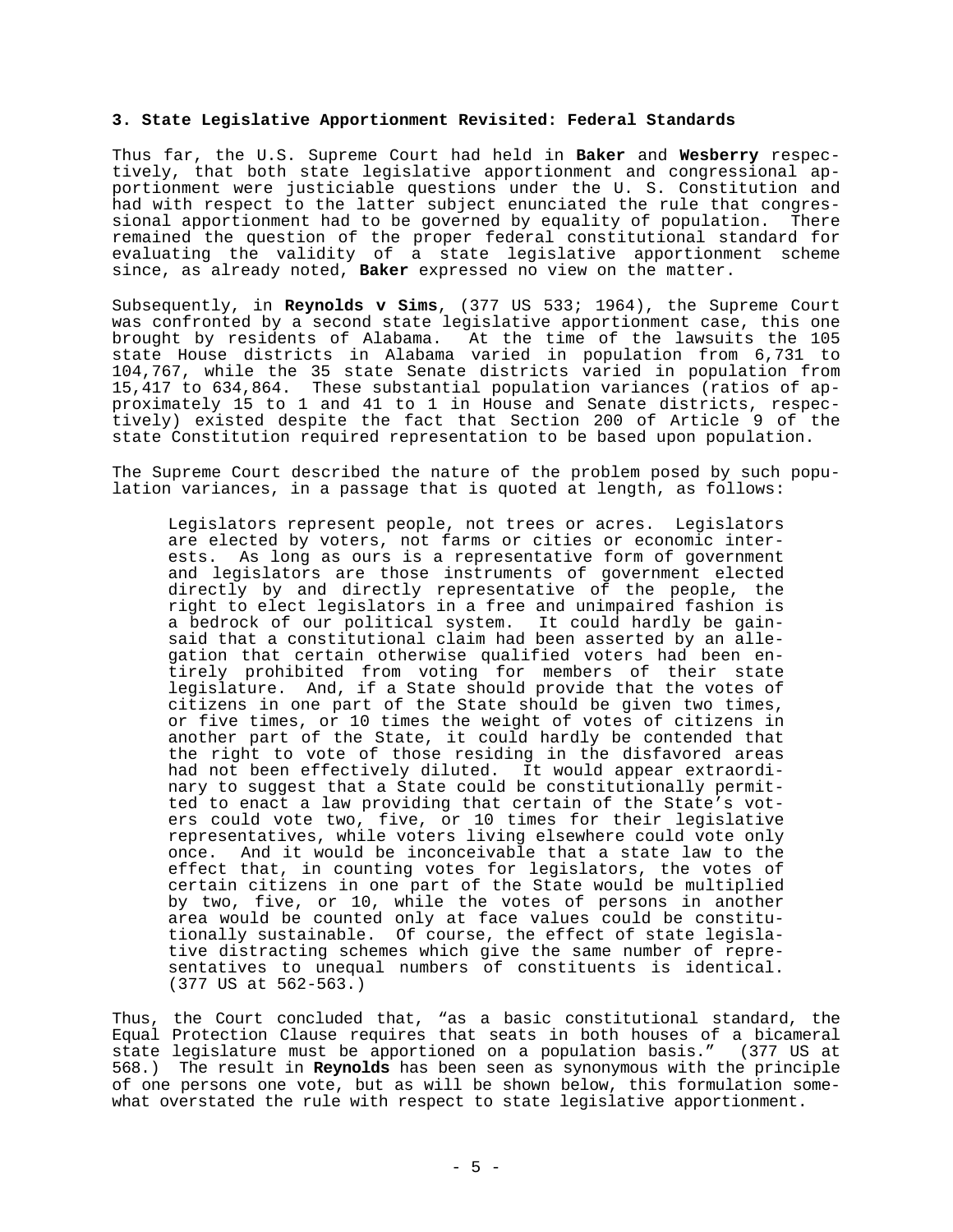#### **4. Legislative and Congressional Apportionment Distinguished**

While the **Reynolds** Court defined the applicable rule as being that both houses of a bicameral state legislature were to be apportioned on a population basis, the Court also identified permissible exceptions to the rule. In the very next sentences, the Court held that the right to vote for state legislators was unconstitutionally impaired when its weight "is in a substantial fashion diluted when compared with votes of citizens living in other parts of the State." (377 US at 568; emphasis supplied.) Second, the Court noted that with respect to the Equal Protection Clause, under which **Reynolds** was decided, "mathematical nicety is not a constitutional requisite." (377 US at 569.) Notwithstanding these qualifying statements, lower federal courts and state courts, including the Michigan Supreme Court, construed **Reynolds** as requiring equality of population among districts as the sine qua non of state legislative apportionment. For example, the state Supreme Court declared in 1972 that "[t]he controlling criterion for judgment in legislative apportionment controversies involving bicameral state legislatures, under the Equal Protection Clauses of the Federal and state Constitutions is equality of population as nearly as practicable." **In re Apportionment of Legislature – 1972**, (387 Mich 442, 453; 1972).

Much of the confusion regarding the applicable rule with respect to state legislative apportionment resulted from the fact that the **Reynolds** decision was preceded by **Wesberry**, which did require equality of population among congressional districts. However, as the Court observed in **Reynolds**, in implementing the principle of representative government set forth in **Wesberry**, some distinctions might be drawn between congressional and state legislative representation. The Court noted, for example, that

[a] state may legitimately desire to maintain the integrity of various political subdivisions, insofar as possible, and to provide for compact districts of contiguous territory.... So long as the divergences from a strict population standard are based on legitimate considerations incident to the effectuation of a rational state policy, some deviations from the equality-population principle are constitutionally permissible with respect to the apportionment of seats in either or both of the two houses of a bicameral state legislature. (377 at 578-579.)

However, the significance of these pronouncements were largely lost upon lower federal and state courts, as was the fact that the Supreme Court was deciding congressional apportionment and state legislative apportionment litigation under distinct provisions of the federal Constitution Section 2 of Article I and the Equal Protection Clause of the Fourteenth Amendment, respectively. As a result, lower federal and state courts continued to apply a far more stringent equality-of-population standard to state legislative apportionment,

Subsequently, in **Mahan v Howell**, (410 US 315; 1973), the United States Supreme Court made explicit what had been mistaken for dictum in **Reynolds**, that in the case of state legislative apportionment, a state might depart from the goal of population equality in order to effectuate a rational state policy. The Court concluded that a rational state policy did exist in **Mahan** and approved a deviation from exact population equality of 16.4 percent.\*

<sup>\*</sup> The facts of **Mahan** suggest that the actual deviation was not 16.4 percent as indicated by the Court, but rather 16.4 percentage points. A percent may be defined as a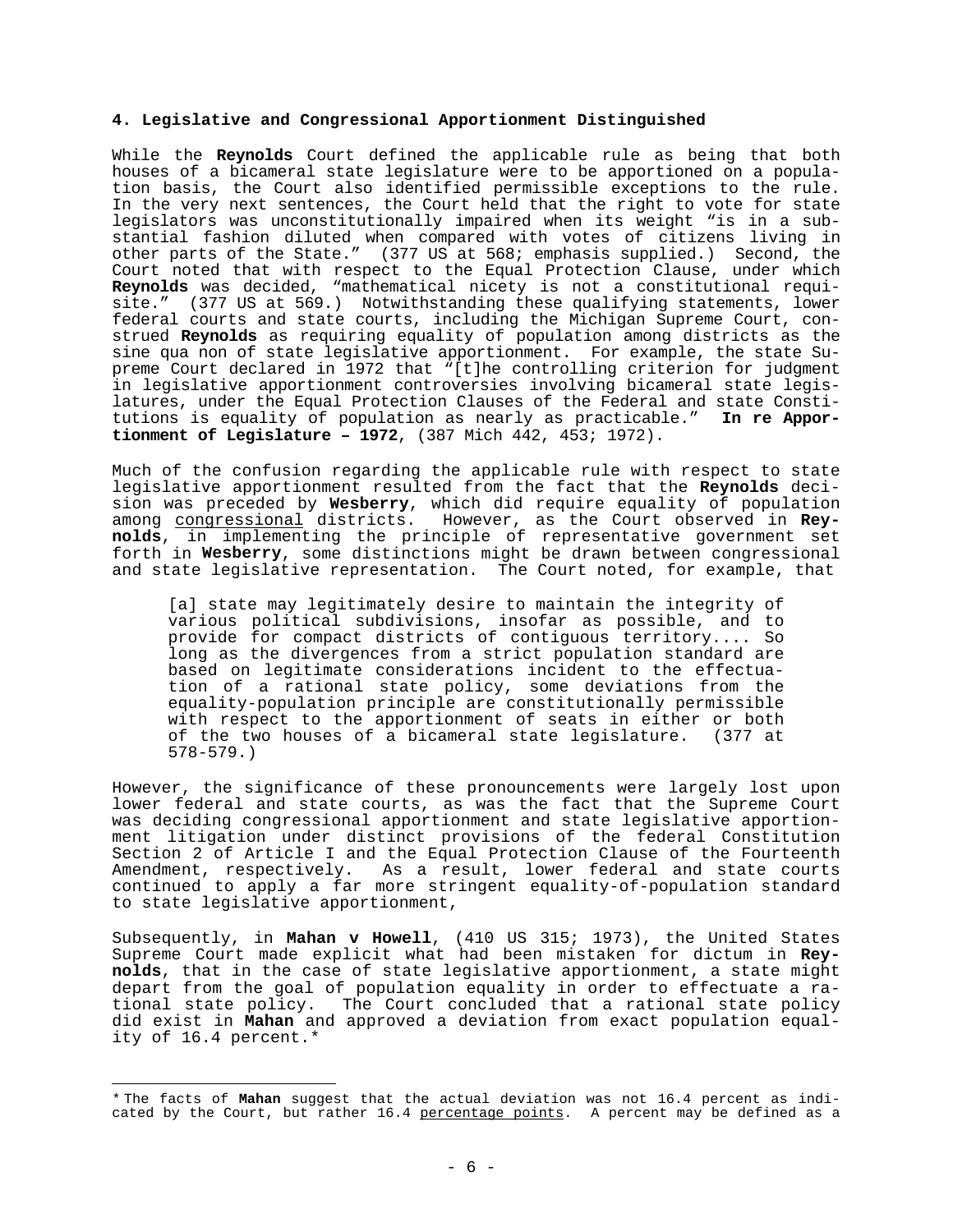Although the Court in **Mahan** did not indicate that 16.4 percentage points was the maximum deviation allowable regardless of whether a larger deviation might also be in furtherance of rational state policy, lower federal courts and many state courts regarded such a deviation as the outer limit. In fact, the Court in **Mahan** noted that "[w]hile this percentage may well approach tolerable limits, we do not believe it exceeds them." (410 US at 329.) Indeed, ten years 1ater in **Brown v Thomson, Secretary of State**, (462 US 835; 1983), the Court upheld an apportionment plan for the Wyoming House of Representatives that produced average and maximum deviations of 16 and 89 percentage points, respectively. It should be noted, however, that the circumstances in Brown were unusual in that Wyoming is sparsely populated and the state's long-standing policy was that, although representation was to be based on populations each county was to have at least one representative.

In general, the Supreme Court has treated any deviation of less than ten percent as de minimis, but larger deviations as establishing prima facie evidence of discrimination that requires justification by the state. Perhaps the best illustration of the Court's application of the differing standards that govern state legislative apportionment and congressional apportionment is that on the same day that the Court upheld a maximum deviation of 89 percentage points in **Brown**, it overturned a New Jersey congressional apportionment scheme that produced a maximum deviation of only 0.6984 percentage points between the least and most-populous districts. **Karcher v Daggett**, (462 US 725; 1983).

To summarize at this juncture, **Baker v Carr** and its progeny reveal a gradual transition on the part of the United States Supreme Court in the manner of addressing legislative apportionment. The Court moved from a position of viewing the matter as political in nature, to viewing it as a justiciable question that was subject to adjudication by federal courts. Subsequently, the Court held that the underlying constitutional basis for both congressional and state legislative representation was equality of population, meaning strict equality of population with respect the former, but permitted deviations that were incident to the effectuation of a rational state policy in the case of the latter.

part of a whole expressed in hundredths, while a percentage point is the arithmetic difference produced by adding or subtracting two numbers expressed as percents. For example, an increase in value from one percent to two percent is an increase of 100 percent, but of only one percentage point.

In **Mahan**, an ideal district was one containing 46,485 persons. The most-populous district and least-populous district respectively were 6.8 percent larger (49,646 persons) and 9.6 percent smaller (42,022 persons) than the ideal. This represented an 18.1 percent difference (49,646 persons compared to 42,022 persons), but a 16.4 percentage point difference (6.8 percent plus 9.6 percent). Apparently, the Court confused these two concepts and subsequent judicial references to **Mahan**, including those made by the Michigan Supreme Court, have not corrected this arithmetic error.

Second, the Michigan Supreme Court has consistently read **Mahan** as if the primary focus was the relationship that the most-populous and least-populous districts bore to the ideal district. As a result, the Michigan Supreme Court has interpreted a maximum 16.4 percentage point divergence to be synonymous with a requirement that the mostand least-populous districts cannot vary from the ideal district by more than plus or minus 8.2 percentage points. (Under this interpretation, the most-populous district cannot exceed 108.2 percent nor the least-populous district be less than 91.8 percent of the ideal.) However, the focus in **Mahan** was the relationship that the mostpopulous and least-populous districts bore to each other. As already noted, the actual population divergence in **Mahan** ranged from 6.8 percent above the ideal to 9.6 percent below.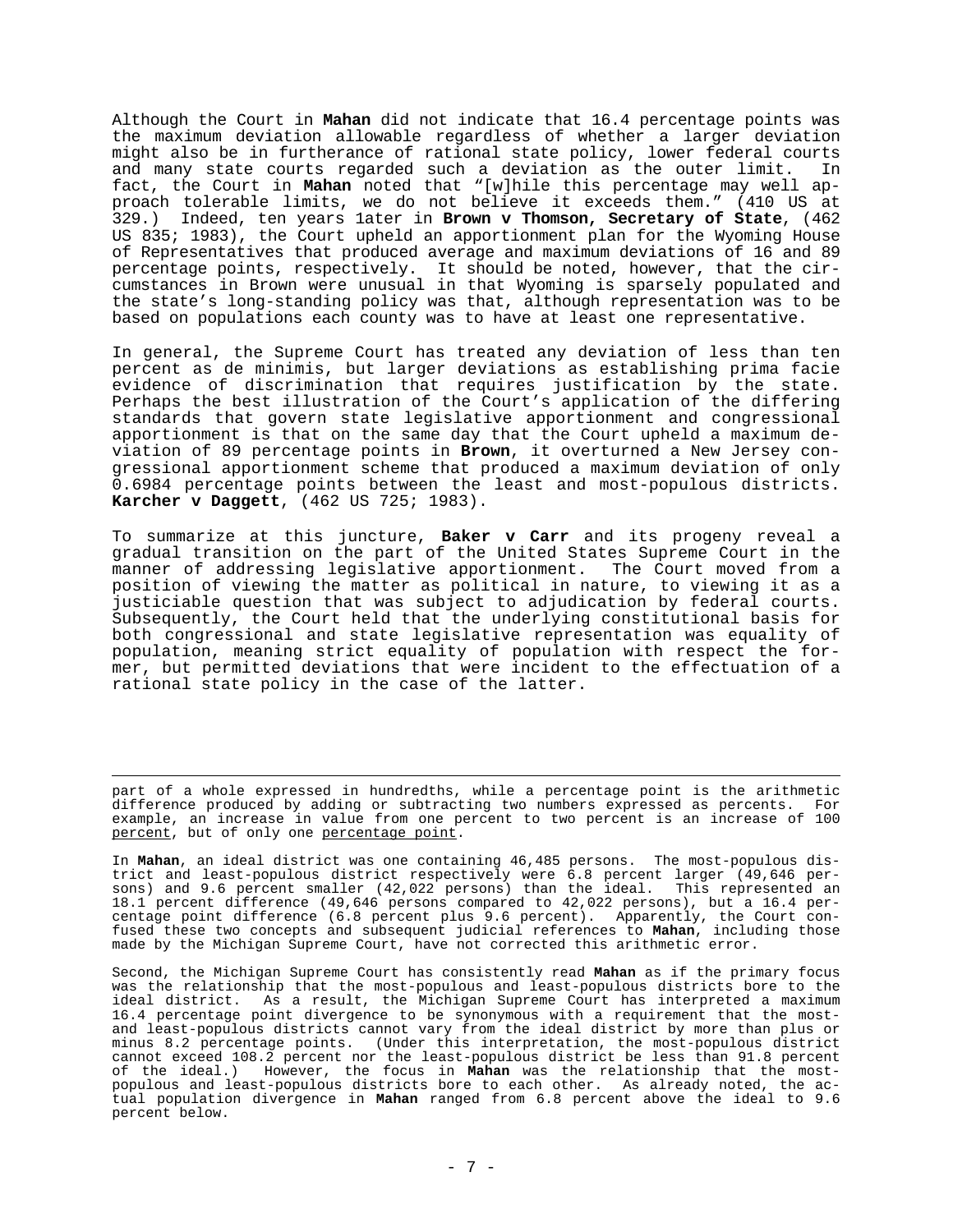### **B. Relevant Provisions of the Michigan Constitution**

**Baker v Carr** was decided on March 26, 1962, while the work of Michigan's Constitutional Convention was in progress. The coincidence of events would prove to be unfortunate. In retrospect, **Baker** is considered to be a landmark decision, particularly when viewed through the prism of subsequent state legislative apportionment cases, but its significance was not<br>fully apparent at the time the Convention was deliberating. The reason fully apparent at the time the Convention was deliberating. was simple: **Baker** merely held state legislative apportionment to be a justiciable matter under the federal Constitution. It did not enunciate a controlling constitutional standard, however, nor did it suggest that certain characteristics – apportionment based in part on geographic area, for example -- were unconstitutional. The Convention was considering, and would eventually approve, precisely such an approach. The United States Supreme Court would not declare a standard until 1964, by which time the present state Constitution had already been written and adopted.

#### **1. The 1908 Constitution as Background**

In 1962, Michigan was one of 12 states that elected its House of Representatives on a population basis and was one of 28 states that elected its Senate on a combination basis of population and land, an approach that had its basis in the then-existing 1908 state Constitution. The Senate consisted of 32 members elected from districts that the Legislature was required to "rearrange" among the counties following each federal census. The House of Representatives consisted of a maximum of 100 members chosen from districts that the Constitution required be apportioned by dividing the state's population by the maximum number of seats. The resulting quotient was referred to as the "ratio of representation." However, the Constitution also required that any county that contained a "moiety" of that ratio would receive one representative. A moiety is basically a fraction in excess of 50 percent.

Other than from a political standpoint, the moiety concept had little justification. It was quite inconsistent to divide the population of the state by the applicable number of House seats, in order to determine a per-district populations and to then allocate some of those seats to counties having only a fraction of that population. The outcome of apportionment can vary substantially depending upon which area of the state receives the first district. Since it was customary to first allocate seats out-state, including to moiety counties, Wayne County simply received whatever seats were left, despite being entitled to more seats based upon population. The practical effects and no doubt the intended purposes was to maintain existing legislative representation from rural areas of the state that could not otherwise be achieved given population growth in urban areas of the state. For example, according to the 1950 federal census, the least-populous Senate district, the 32nd (comprised of Baraga, Houghton, Keweenaw, and Ontonogon Counties) had 61,008 persons, while the most-populous Senate districts the 18th (comprised of only a portion of Wayne County) had 544,364 persons. The state Legislature had last been apportioned in 1925, on the basis of the 1920 federal census.

In November 1952, voters adopted a citizen-initiated constitutional amendment that made several significant changes in apportionment. The amendment was referred to as a "balanced-legislature" approach since it provided for the election of the House of Representatives on essentially a population basis and the Senate on the combination basis of population and land. Under the amendment, the Senate was increased to 34 members but the requirement that it be apportioned every ten years was deleted.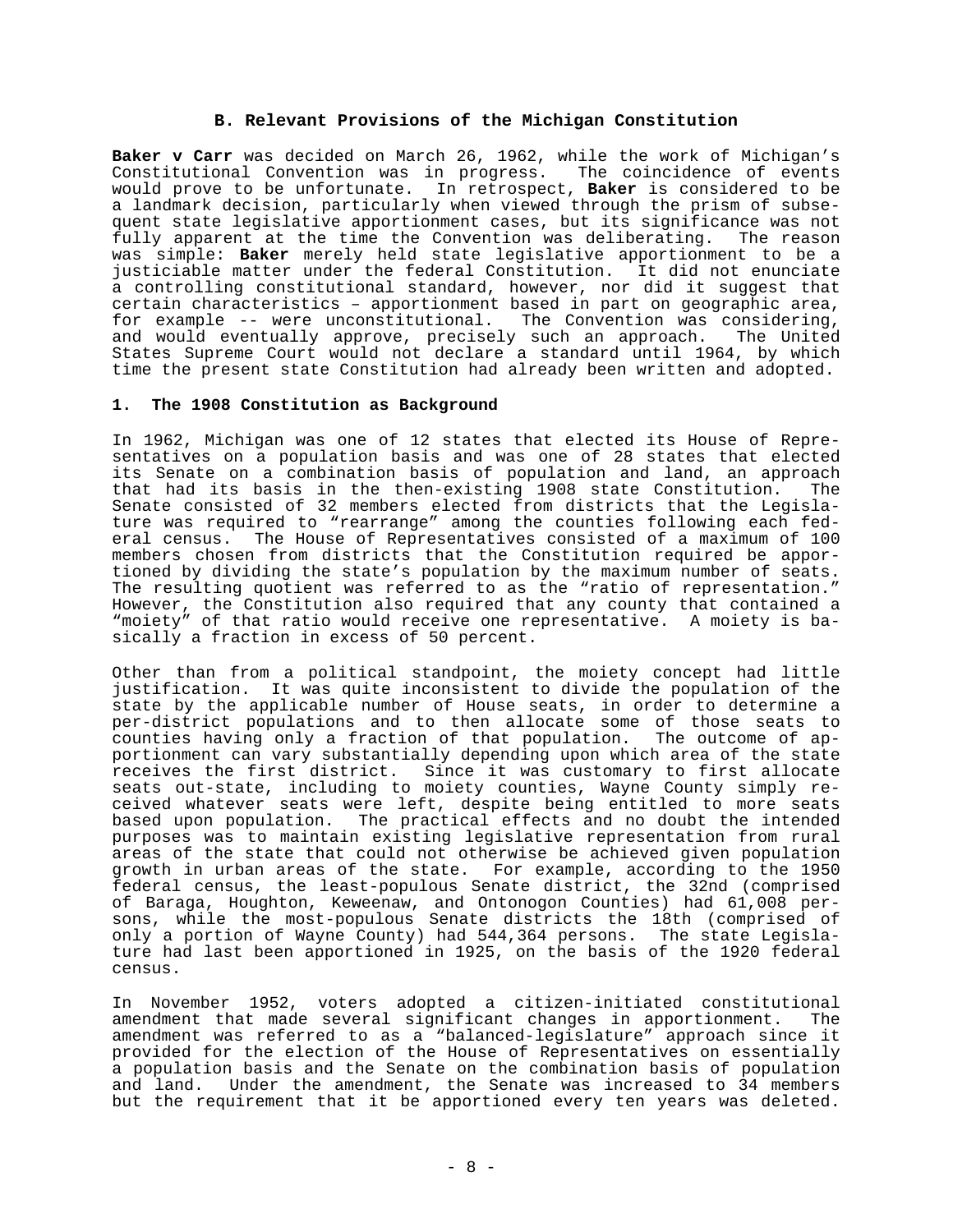Instead, the amendment fixed senatorial districts by enumerating the county, or counties, that comprised them, it would be observed at the 1961 Constitutional Convention that "[t]his fixed distracting without any provision to reflect population changes is the feature most objected to by critics of the present apportionment." 2 Official Record, Constitutional Convention 1961 at 2016.

Second, the number of seats in the House of Representatives was increased to a maximum of 110. However, both the method and the number used in calculating the ratio of representation (100) were intentionally left unaltered. Thus, the maximum number of seats exceeded by ten the number used to determine the ratio. As a result, even after allocating seats to moiety counties, enough seats were left to provide Wayne County with the number of seats to which it was entitled under full population-based representation.

# **2. Deliberations at the 1961 Constitutional Convention**

Legislative apportionment generated voluminous and, on occasion, heated debate at the 1961 Constitutional Convention.\* Recall that the delegates to the Convention were themselves elected from then-existing legislative districts. The apportionment provisions adopted by voters as part of the 1963 Constitution, contained in Sections 2 through 6 of the Article 4, were devised in Convention by the committee on legislative organization. The basic features of these provisions were as follows:

**The Senate**. Section 2 provides for a 38-member Senate elected from single-member districts. Counties were to be the basic building blocks of the system. Thus, each county was to be assigned apportionment factors based upon the sum of its percentage of the state's population multiplied by four and its percentage of the state's land area. As such, the formula was weighted 80 percent by population and 20 percent by land. Counties that were entitled to two or more senators were to be divided into single-member districts of as nearly equal population as possible were to follow municipal boundaries to the extent possible, and "be compact, contiguous, and nearly uniform in shape as possible."

In justifying the use of land as one basis in apportioning the Senate, the majority report of the committee on legislative organization stated:

The committee is convinced that most Michigan citizens would agree with former President Eisenhower [who had addressed the Convention on the matter] that the major basis for representation should be population, but that most also believe that in a state with large and diverse geographic areas, some consideration should be given to the area factor in determining representative districts in at least one house of the legislature. 2 Official Record, Constitutional Convention 1961 at 2035.

**The House of Representatives**. Section 3 provides for a 110-member House of Representatives, also elected from single-member districts consisting<br>of "compact and convenient territory contiquous by land." Each county of "compact and convenient territory contiguous by land." with at least seven-tenths of one percent of the state's population was entitled to one representative. Counties with less population were to be

<sup>\*</sup> Apparently apportionment is seldom an easy matter to resolve. For example, "[t]he United States government printing office puts out a volume in which are reproduced the complete notes of President Madison as he chronicled what transpired at that convention [the federal Convention of 1787]. There are some 600 pages, of which 300 deal with reapportionment." 2 Official Record, Constitutional Convention 1961 at 2072.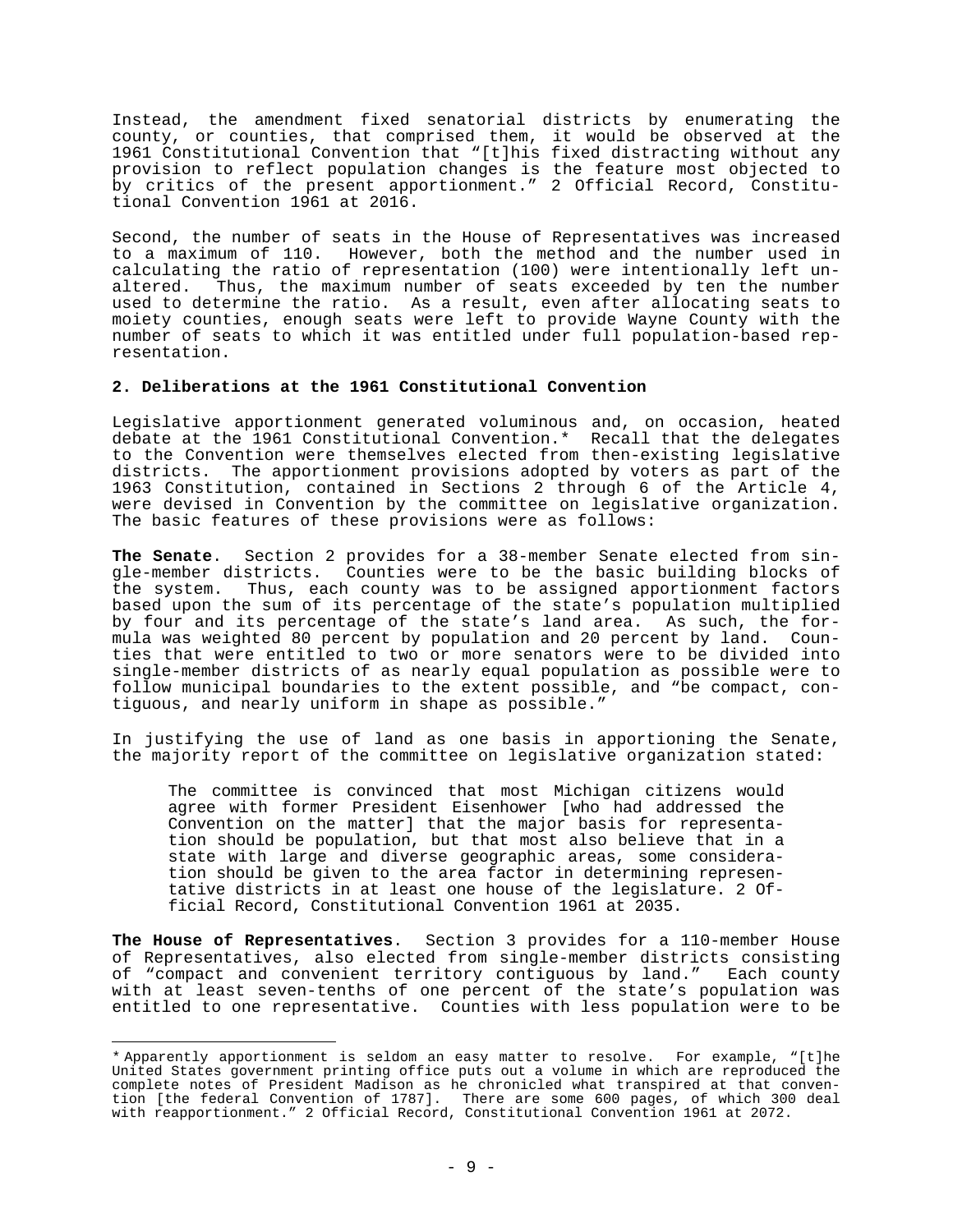aggregated with other counties until the population threshold was<br>reached. After this initial apportionment, any remaining seats were to After this initial apportionment, any remaining seats were to be apportioned "among the representative areas on the basis of population by the method of equal proportions." As in the case of the Senate, provision was made for counties entitled to two or more representatives. Again, the majority report of the committee noted:

By providing one representative to a county or group of coun-By providing one representative to a remark of the popula-<br>ties which has not less than 7/10 of 1 percent of the population of the state, the plan recommended comes as close as possible to basing the house on population without breaking county lines and without combining great numbers of counties into districts of unwieldy and unreasonable size. Id.

**Annexation and Merger**. Section 4 provided that territory annexed by, or merged with, a city located in a county with more than one legislative district would become a part of the city's district if so authorized by ordinance.

**Contiguity**. Section 5 provided that an island was to be considered contiguous to the county of which it is a part.

**Apportionment Commission**. Section 6 established an eight-member commission on legislative apportionment with four members each chosen by the "state organizations of each of the two political parties whose candidates for governor received the highest vote at the last general election at which a governor was elected preceding each apportionment." The size of the commission would be enlarged to 12 were a third-party candidate to receive more than 25 percent of the vote. Each party selecting commission members was required to choose one member from each of the following geographical regions: the upper peninsula; the northern part of the lower peninsula; southwestern lower Michigan; and southeastern lower Michigan.

Section 6 also provided that the secretary of state was to convene the commission within 30 days after adoption of the Constitution and each federal decennial census. A final apportionment plan required a concurrence by a majority of the commission, was required to be published as provided by law and took effect 60 days thereafter. In the event a majority of the commission could not reach agreement, it could jointly or individually submit a proposed plan to the state Supreme Court. The Court was then required to identify the plan that complied "most accurately with the constitutional requirements" and direct the commission to adopt it.

As was noted at the outsets in absence of a state constitutional or statutory provision to the contrary apportionment is a function to be discharged by the state Legislature. In proposing that legislative apportionment be conducted by a commission, Delegate John A. Hannah gave the following reasons:

Apportionment of the legislative districts is a knotty and difficult problem in practically every state in the union. Your committee became convinced that fully as important as a fair and valid formula for distracting the state is a constitutional provision that will require that the formula be applied and that the districts be redrawn as population shifts or changes dictate. It [the committee] became convinced that it is totally unrealistic to expect a legislature to redistrict and reapportion seats in its own body. Redistricting inevitably involves the possible denial of seats to members of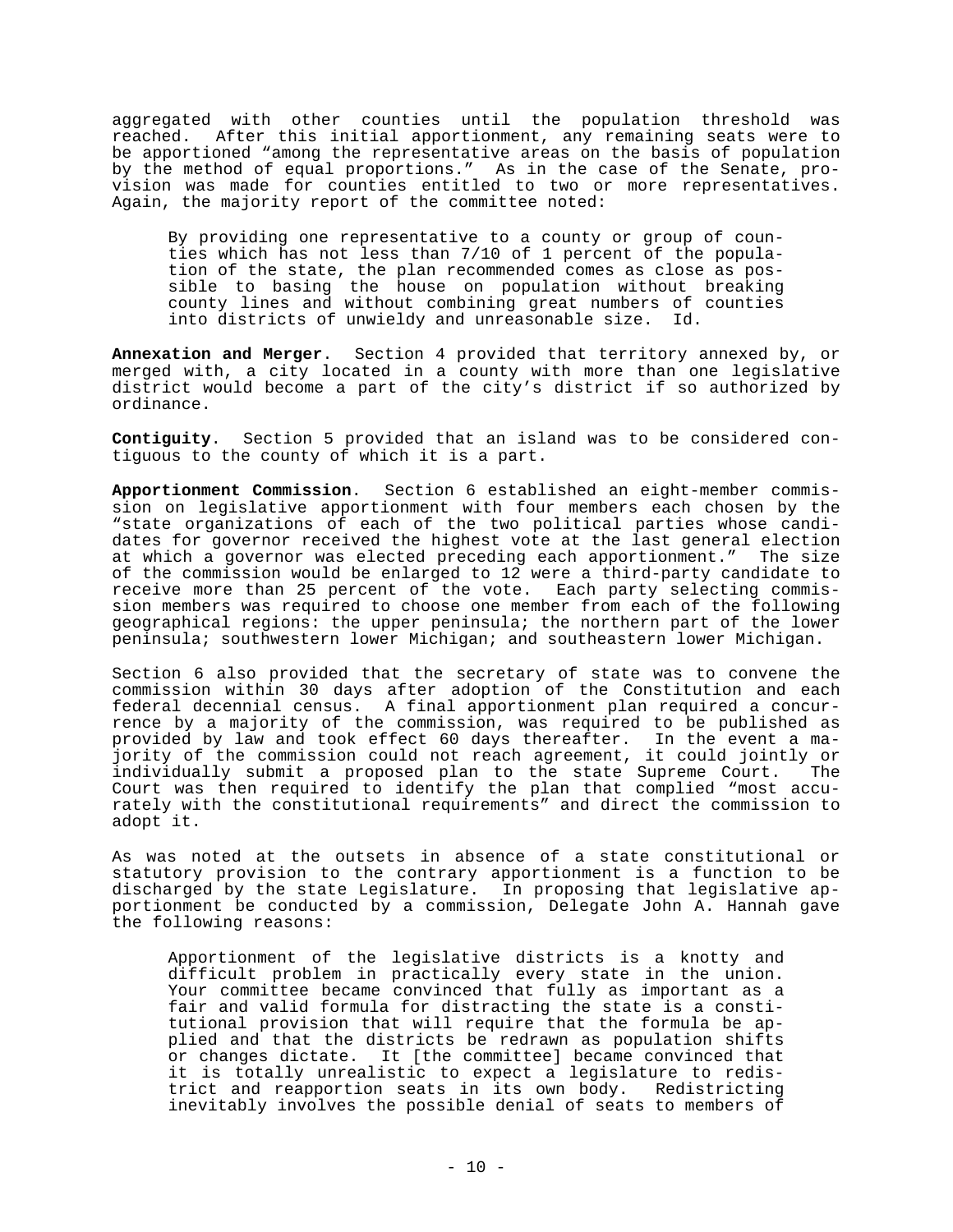the existing legislature, and conceivably a fair and equitable redistricting could deprive the most able and respected members of the legislature of their seats. Wholly aside from the political implications involved, the personal relationships alone work to delay, subvert, or prevent prompt and equitable reapportionment of itself by the legislature. 2 Official Record, Constitutional Convention 1961 at 2015.

While the intention of having a body other than the Legislature conduct apportionment was laudable, the commission on legislative apportionment would prove an unmitigated failure. Not on one occasion during its 18 year existence did a majority of the commission agree on a single plan, but in each instance split along partisan lines. This failure resulted from two factors: the size of the commission and the method of its selection. The requirement that the commission be composed of an even number of persons provided no internal means of resolving an impasse. Similarly, the requirement that members be appointed by political parties virtually guaranteed a degree of partisanship that would, given the nature of the subject, render compromise highly unlikely.

## **C. Relevant Michigan Decisions**

#### **1. Decisions of 1962**

In **Scholle v Secretary of State**, (367 Mich 176; 1962), the state Supreme Court declared that the Senate apportionment provisions of the 1908 Constitution, as amended by voters in 1952, violated the federal Equal Protection Clause. The **Scholle** case had previously been before the Court in 1960 at which time it had been dismissed. (360 Mich 1; 1960.) On the prior occasion, four justices who had held the Senate apportionment provisions did not violate the federal Constitution were joined by a fifth justice who concluded that, while a violation did exist, the Court was without jurisdiction to grant relief. Subsequently, the United States Supreme Court in **Scholle v Hare, Secretary of State of Michigan**, (369 US 429; 1962), vacated the judgment of the Michigan Supreme Court and remanded the matter for consideration in light of its decision in **Baker v Carr**.

Upon remand, the state Supreme Court held the Senate apportionment provisions to be unconstitutional and enjoined the Secretary of State from conducting a primary election for the Senate. The Court declared that it would direct the Secretary of State to conduct a statewide at-large election if the Legislature failed to adopt a valid apportionment plan for the Senate by August 20, 1962. (To avoid any doubt regarding the validity of acts adopted by the Legislature since 1954, the Court held that existing Senators were de facto officials until December 31, 1962.) On July 27, 1962, nine days after the Court issued its order in Scholle, the U. S. Supreme Court granted a stay of that order, pending final disposition of the matter. As a result, the 1962 state Senate election was held in accordance with the existing provisions of the 1908 Michigan Constitution.

#### **2. Decisions of 1964**

The matter of legislative apportionment continued to generate considerable activity before the Michigan Supreme Court during the first six months of 1964. (Voters adopted a new state Constitution in April of 1963 that took effect on January 1, 1964.) On January 31 of that years the commission on legislative apportionment failed to reach agreement in its maiden effort. In accordance with Section 7 of Article 4 of the state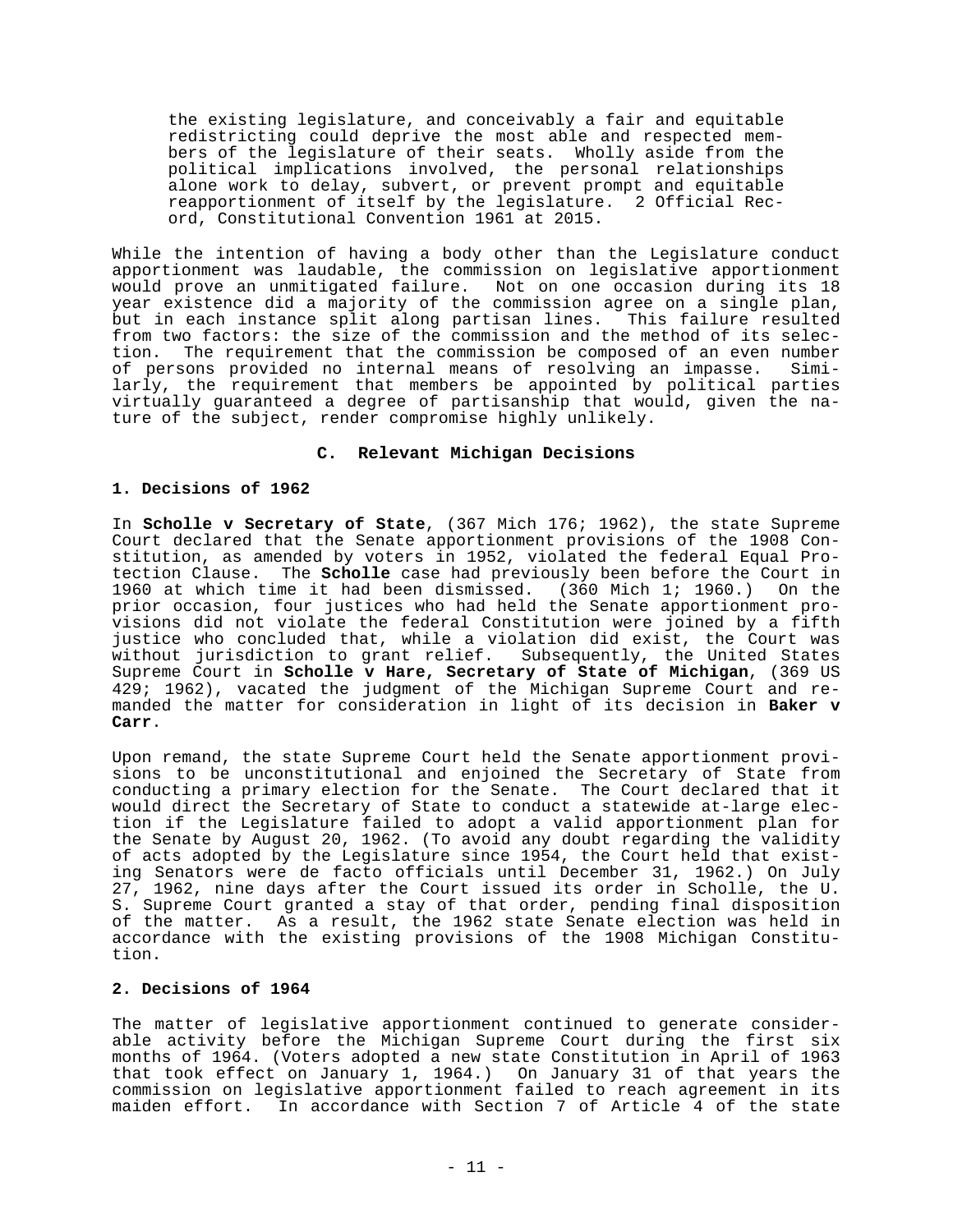Constitution, several commissioners individually submitted various plans to the state Supreme Court. **In re Apportionment of State Legislature - 1964**, (372 Mich 418; 1964). A majority of the Court deferred any action until April 15, 1964, on the grounds that a decision by the federal Supreme Court was imminent regarding applicable federal standards. A minority of the Court was of the view that it should proceed to select one of the apportionment plans submitted since the state constitutional provision under which the plans were submitted accorded the Court no other option and since a federal constitutional standard for state legislative apportionment had not yet been enunciated.

On April 10, 1964, the state Supreme Court again deferred action. On May 26, 1964, the Court ordered the commission to adopt the so-called "Hanna" plan as that which complied most accurately with "state constitutional requirements." Three weeks later, the Legislature adopted Public Act 280 of 1964, which postponed that year's primary election from August 4 to September 1.

Then on June 15, 1964, the U.S. Supreme Court decided **Reynolds v Sims**, that as previously noted, held the Equal Protection Clause of the federal Constitution to require seats in both houses of a bicameral state legislature to be apportioned substantially on a population basis. On June 17, 1964, two days after and as a result of the **Reynolds** decision, the state Supreme Court vacated its order of May 16 directing adoption of the Hanna plans and directed the commission to adopt by June 19, 1964, an apportionment plan that was consistent with **Reynolds**. (373 Mich 247; 1964.)

The commission again failed to reach agreement on a single plan and individual commissioners submitted various plans to the Court. On June 22, 1964, the Court ordered the commission to adopt the so-called "Austin-Kleiner" plan because it produced the smallest population variance -- a variance of 2,027 persons between the least- and most-populous Senate districts and 3,082 persons between the least- and most-populous House districts. (373 Mich 250; 1964.) It should be noted that one justice concluded that since the state apportionment criteria were unconstitutional because of **Reynolds**, the same result must obtain with respect to the commission. While that justice reasoned that voters would not have empowered a commission to apportion the Legislature absent criteria in the state Constitution to control its discretion a majority of the Court would not reach the same conclusion until 1982.

## **3. Decision of 1965**

In mid-1965, 34 citizens filed a petition under Section 6 of Article 4 of the state Constitution, the relevant paragraph of which reads as follows:

Upon the application of any elector filed not later than 60 days after final publication of the plans the supreme court, in the exercise of original jurisdiction shall direct the secretary of state or the commission to perform their duties, may review any final plan adopted by the commission and shall remand such plan to the commission for further action if it fails to comply with the requirements of this constitution.

Plaintiffs asked the Court to review the Austin-Kleiner plan, alleging that it constituted political gerrymandering. **In re Apportionment of State Legislature - 1965**, (376 Mich 410; 1965). They sought the right to take depositions of the commission and asked that the apportionment plan be declared void for all elections after 1964. The Court's disposition of the matter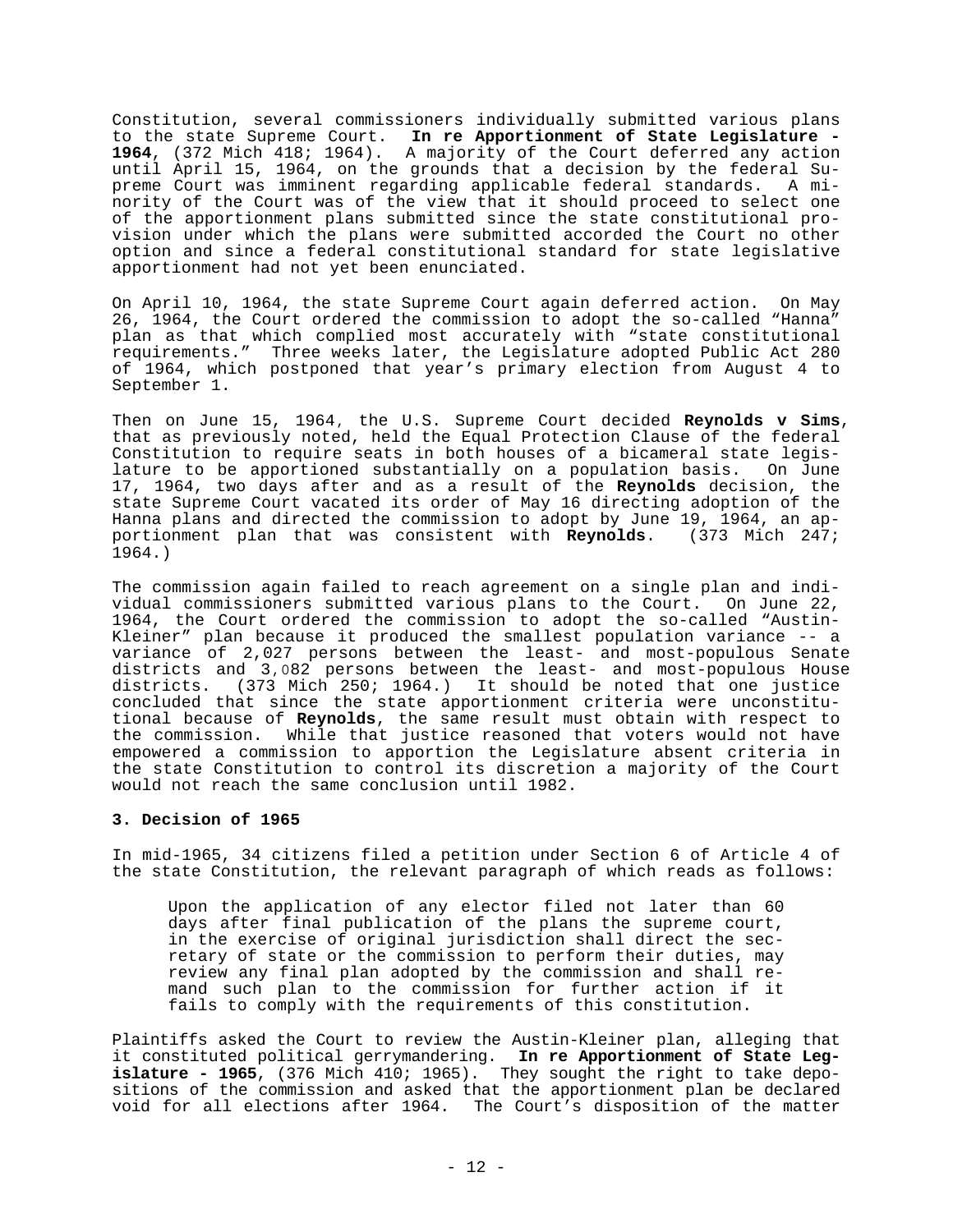illustrated its regrettable tendency of that period to sacrifice coherent majority opinions on the alter of individual expression. Eight justices wrote six separate opinions the majority of which remanded the matter to the commission with instructions to devise an acceptable plan within 60 days.

## **4. Decision of 1966**

After remand of the matter to the commission, it again failed to reach agreement on a single plan and so informed the Court. Democratic commissioners resubmitted the Austin-Kleiner plan and four Republican commissioners submitted an alternative plan. **In re Apportionment of State Legislature - 1965-1966**, (377 Mich 396; 1966). The issues had become so convoluted by this time that there was some disagreement among the justices regarding the constitutional provision under which the cause was brought. One justice held that the Court should hold the commission in contempt for having failed to agree upon a plan. Three other justices who believed that the Austin-Kleiner plan was unconstitutional, voted to remand the matter once again to the commission. The remaining four justices, in three separate opinions voted to dismiss the matter. Since a majority of the Court could not agree upon a single course of action, the matter was dismissed by default and the Austin-Kleiner plan left in place.

#### **5. Decision of 1972**

On January 28, 1972, after the 1970 federal census, the commission failed to reach agreement and, thereafter, various plans were submitted to the Court by individual commissioners. **In re Apportionment of State Legislature - 1972**, (387 Mich 442; 1972). At the outset, the Court noted that

[t]he activities of the political parties during the 1964 commission on legislative apportionment, and the political shenanigans of both political parties making up the commission this year, as brought out in oral argument before this court, convinced a majority of the court that it would be futile to remand this cause to the commission for further proceedings. (387 Mich at 450.)

On this particular occasion, the Court ordered the commission to adopt the so-called "Hatcher-Kleiner" plan, even though that plan had never been submitted to the commission. It will be recalled that at the times the Court still interpreted **Reynolds** as requiring equality of population to the extent practicable as the controlling standard in legislative apportionments and regarded as dictum statements in **Reynolds** that a state might legitimately desire to maintain the integrity of political subdivisions. Thus, the Court selected the apportionment plan that produced the least population variance, although it also fragmented more political subdivisions than did the other plans. The Hatcher-Kleiner plan split 59 local units in apportioning the Senate (33 counties, 15 cities, and 11 townships) and 118 local units in apportioning the House (49 counties, 33 cities, and 36 townships). The Court ordered the plan into effect for the House elections of 1972.

## **6. Decision of 1982**

After the 1980 census, the apportionment commission once again failed to agree upon a single plan. On February 12, 1982t the state Supreme Court requested briefs on two questions: firsts whether the commission or the Court continued to have authority to act given that the apportionment criteria were unconstitutional and second, if such authority still existed, what standards ought to guide its exercise. **In re Apportionment**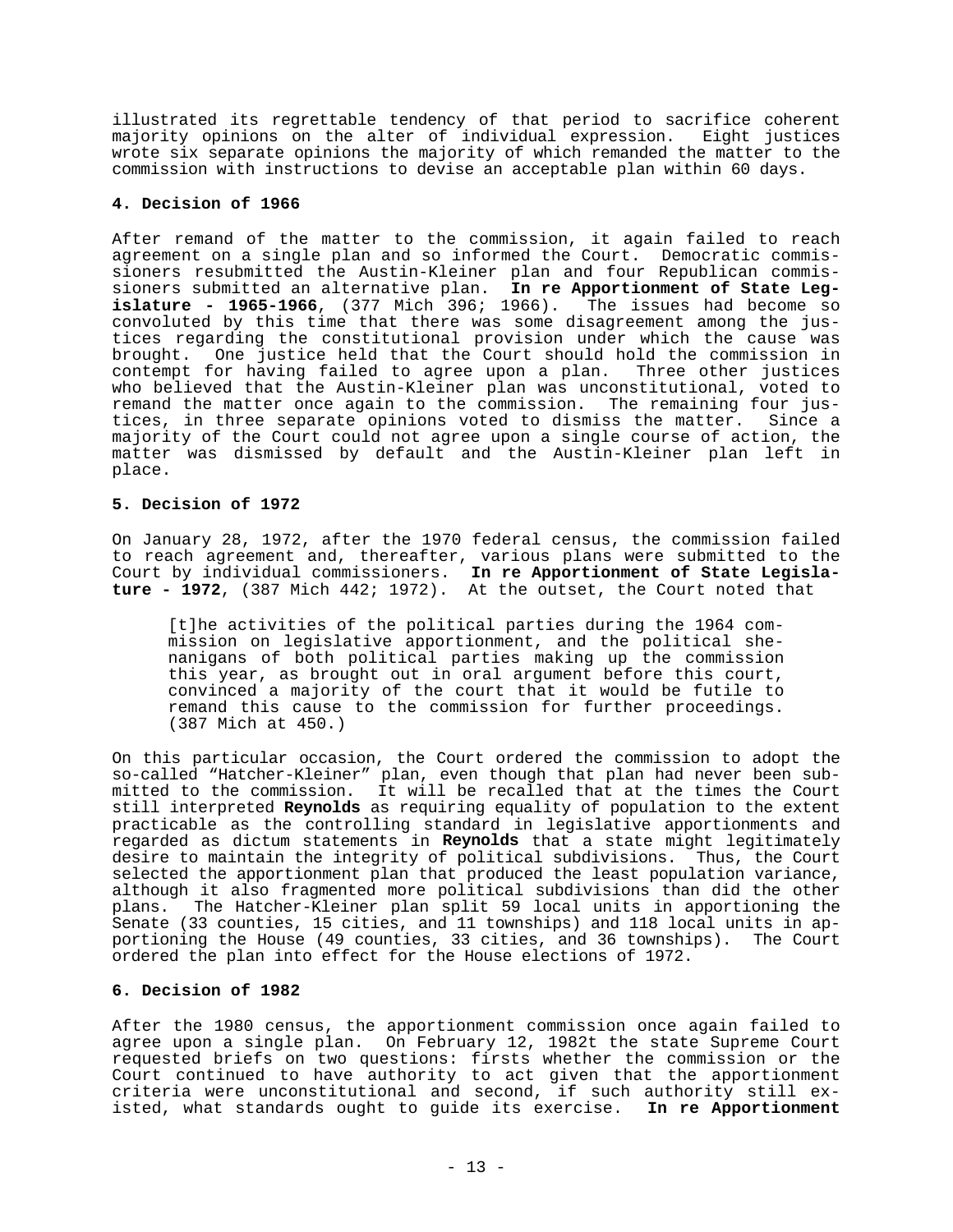**of State Legislature - 1982**, (413 Mich 96; 1982). As will be shown momentarily the answer provided by the Court to the former of these two questions further clouded the issue.

Regarding the latter question, the Court observed that under Section 6 of Article 4 of the state Constitution, if a majority of the commission could not agree on a plan, then each member could submit a proposed plan "to this Court which 'shall determine which plan complies most accurately with the constitutional requirements' and shall direct that the commission adopt it." (413 Mich at 122; emphasis in original.) The Court held that the term "constitutional requirements" meant those provisions of Sections 2 through 6 of Article 4 that were not violative of the federal Equal Protection Clause.

Clearly those provisions that required apportionment to be based upon land and population were unconstitutional. The Court observed that "[t]he touchstone of Art 4, Sec 2-6 was discrimination; discrimination in favor of less populated areas against more populated areas. The Legislature was to be apportioned according to the criteria stated in Art 4, Sec 2-6 without regard to the goals of achieving equality and the avoidance of discrimination." (413 Mich at 124.) On the other hand, those provisions that specified the number and term of office of senators and representatives were free of constitutional difficulty.

Furthermore, the Court now interpreted **Reynolds** as allowing states to deviate from population equality in order to advance a rational state policy. As the Court noted, "[t]he refusal to give credence to what the 1972 Court called the dictum of **Reynolds v Sims**, can no longer be justified." (413 Mich at 119-120.) Thus, the Court also held as constitutionally valid those criteria that preserved political subdivision boundaries, that provided for the preservation of Senate districts and that required districts to be contiguous, convenient, compact, rectangular, uniform and squarer since these criteria expressed rational and legitimate state policies.

Having concluded that those apportionment provisions of the state Constitution that were not violative of the federal Equal Protection Clause remained valid, the Court then considered whether the commission on legislative apportionment still had authority to act. The Court then concluded that the commission was unconstitutional because there were no longer any valid state constitutional provisions to guide its conduct. The conclusion that the commission had not been intended to operate without criteria in the state Constitution to control its discretion was amply supported by statements recorded during the 1961 Constitutional Convention and was the same one reached by a lone justice in 1964. However, the Court extended its reasoning beyond the commission as follows:

The formulae which this Court has twice implemented are not what the people approved. What the approved they cannot have. And what they have, we cannot approve.

The matter should be returned to the political process in a manner which highlights rather than hides the choices the people should make.

We have accordingly concluded that the provisions of Art 4s Sec 2-6, cannot be maintained. When the weighted land area/population apportionment formulae fell, all the apportionment rules fell because they are inextricably related. (413 Mich at 138; emphasis supplied.)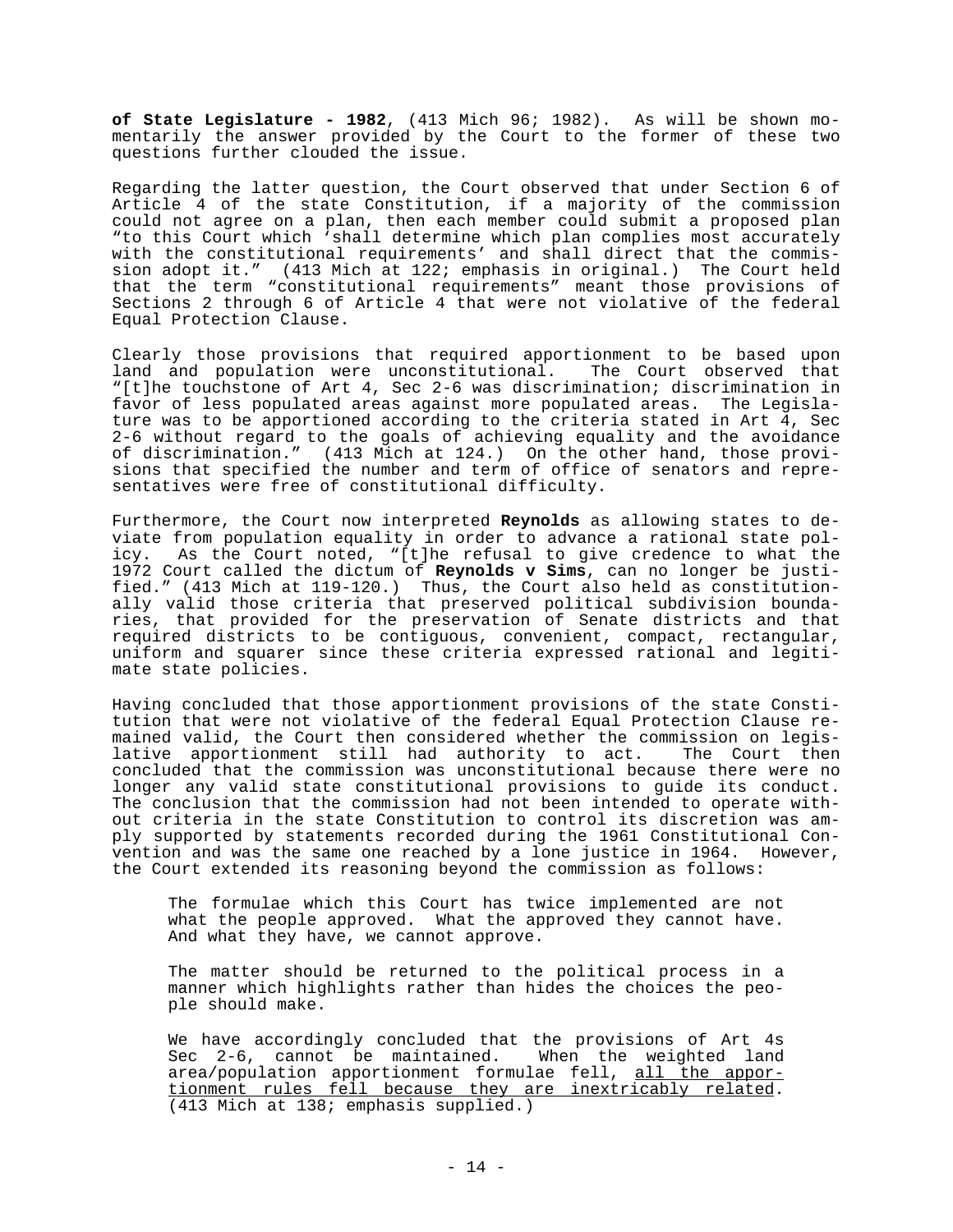Thus, the Court held in the same opinion that the apportionment provisions of the state Constitution that did not violate the Equal Protection Clause of the federal Constitution were valid, but then held that, because those provisions were not severable from the invalid provisions, all of the provisions were invalid. However, the Court then prescribed criteria that it identified as being "consistent with the constitutional history of the state," criteria that were essentially the same as those it had just declared invalid. The entire result was highly confusing. Subsequently, one justice of the Court would explain these apparently contradictory holdings as having resulted from

a compromise opinion signed by all the members of the Court. Although those who were of the opinion that the apportionment rules were not severable prevailed on that aspect of the matters those who felt that the valid apportionment rules should be enforced prevailed on that aspect of the matter. (437 Mich at 1210.)

The Court proceeded to appoint an officer to draft an apportionment plan based upon the standards it had prescribed. However, the Court noted that

[t]he Legislature may, by a statute approved by the Governor with immediate effect at least 4 weeks [May 4, 19821 preceding the filing date for the August 1982 primary, redistrict and reapportion the Legislature in a manner consistent with federal and state constitutional requirements. (413 Mich at 143.)

Such a plan enacted by the Legislature and approved by the Governor would, according to the Court, supersede its own plan. The Legislature failed to enact such a plan and on May 21, 1982, the Court entered a final order approving the apportionment plan submitted by its officer, with certain modifications as recommended by him. State legislative elections in 1982 were conducted according to this apportionment plan.

#### **7. Decision of 1984**

The following year, the Legislature adopted an apportionment plan in the form of Public Act 256 of 1983. The bill that became Act 256 did not deal with apportionment when it was originally introduced; rather, it amended the Michigan election law. During the course of its consideration by the Legislature, however, the bill was modified into an apportionment bill and enacted into law.

Subsequently, in **Anderson v Oakland County Clerk**, (419 Mich 142; 1984), the state Supreme Court entered an order that provided, in part, as follows:

The Court holds that 1983 PA 256 is unconstitutional as in violation of the second sentence of Section 24 of Article 4 of the 1963 Constitution which provides 'No bill shall be altered or amended on its passage through either house so as to change its original purpose as determined by its total content and not alone by its title'.

The Court further ordered that, in the absence of the enactment of a law providing otherwise and given immediate effect before July 10, 1984, legislative elections would be conducted in districts as adopted by the Court in its 1982 decision. The Legislature failed to adopt such a law.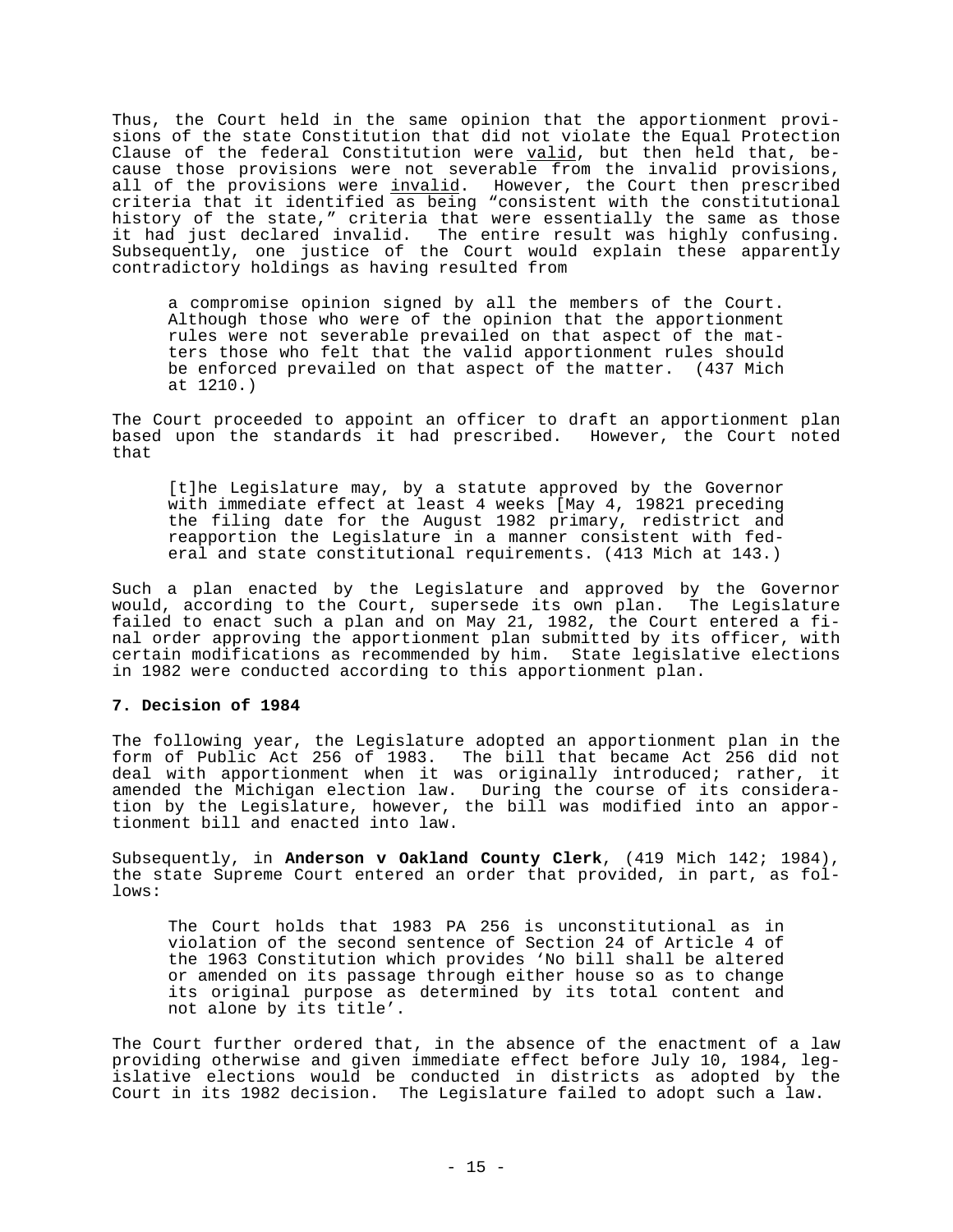## **8. Dismissal Order of 1990**

On December 27, 1990, the Court dismissed a motion that had asked it to reopen the 1982 legislative apportionment proceedings for the purpose of establishing judicial guidelines in advance of the next apportionment cycle. The motion was dismissed for want of an existing case or controversy. Two justices joined in the dismissal with the understanding it in no manner related to "the jurisdiction or responsibility of this Court with respect to reapportionment." **In re Apportionment of State Legislature**, (437 Mich 1208, 1209; 1990.)

### **D. Initial Responsibility for Apportionment and the Necessity for Standards**

Two of the most significant matters with respect to legislative apportionment are who should exercise the initial responsibility and what standards should control the process, both of which are examined below. The qualifying term "initial" is employed here because, since **Baker v Carr**, courts no longer hesitate to impose appropriate remedies in the event that officials whose responsibility it is to conduct legislative apportionment fail to do so.

## **1. Initial Responsibility**

In 37 of the 50 states, the initial responsibility for state legislative apportionment rests with the legislature. (See Table 1.) This is not surprising given the fact that apportionment is by default a legislative function, absent a state constitutional or statutory provision assigning responsibility elsewhere. (The 1963 Michigan Constitution assigned this responsibility to an independent commission; in 1982, the commission was held to be unconstitutional by the state Supreme Court.) In Alaska and Maryland, initial apportionment responsibility has been assigned to the governor. In the remaining 11 states, it is conducted by a board or commission.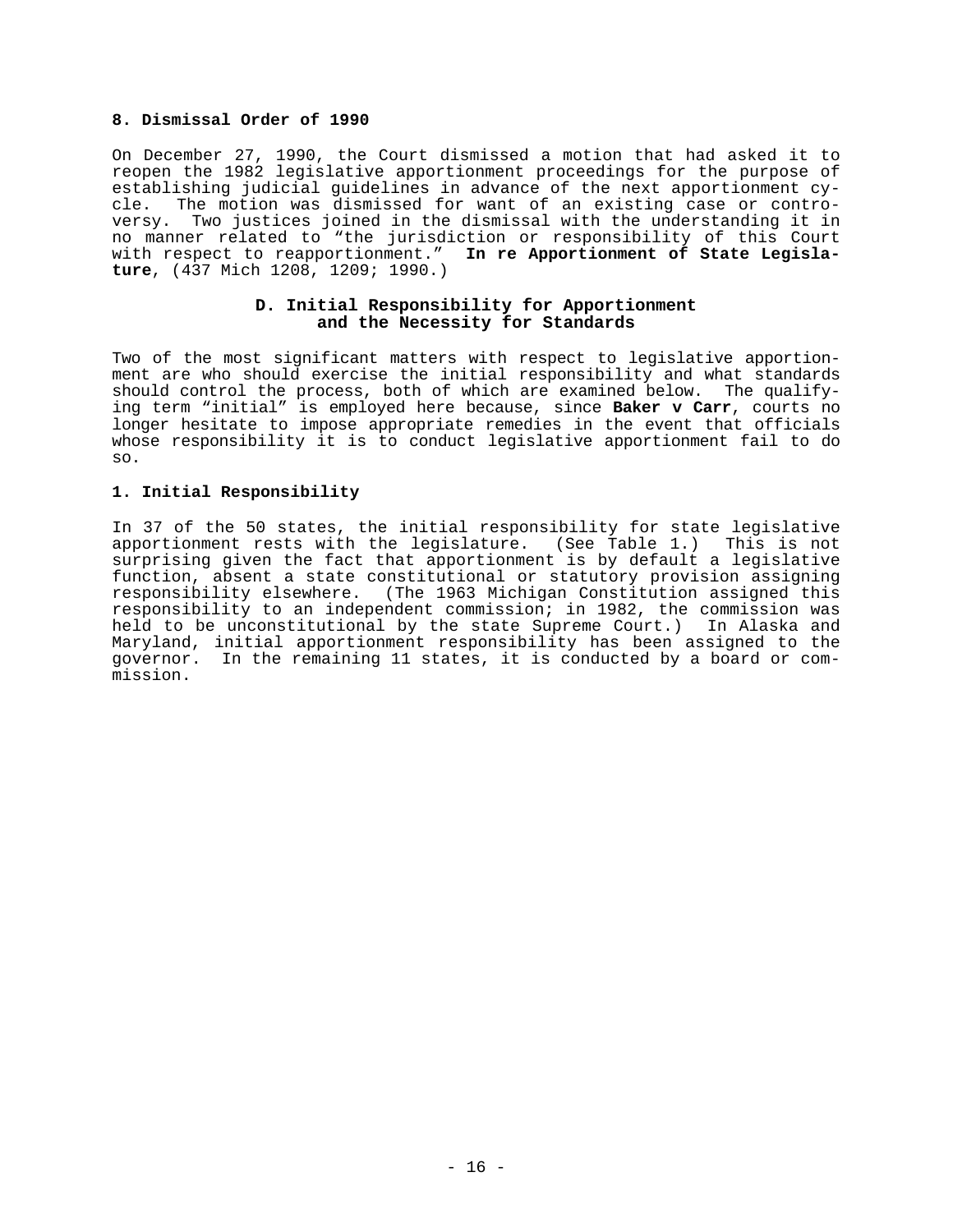#### **Table 1**

#### **Responsibility For State Legislative Apportionment**

### **Initial Responsibility Reposed In:**

| Legislature   |                | Governor     | Board or Commission |  |  |
|---------------|----------------|--------------|---------------------|--|--|
| Alabama       | Nebraska       | Alaska       | Arkansas            |  |  |
| Arizona       | Nevada         | Maryland     | Colorado            |  |  |
| California    | New Hampshire  |              | Hawaii              |  |  |
| Connecticut   | New Mexico     | Maine        |                     |  |  |
| Delaware      | New York       | Missouri     |                     |  |  |
| Florida       | North Carolina | Montana      |                     |  |  |
| Georgia       | North Dakota   | New Jersey   |                     |  |  |
| Idaho         | Oklahoma       | Ohio         |                     |  |  |
| Illinois      | Oregon         | Pennsylvania |                     |  |  |
| Indiana       | Rhode Island   | Vermont      |                     |  |  |
| Iowa          | South Carolina | Washington   |                     |  |  |
| Kansas        | South Dakota   |              |                     |  |  |
| Kentucky      | Tennessee      |              |                     |  |  |
| Louisiana     | Texas          |              |                     |  |  |
| Massachusetts | Utah           |              |                     |  |  |
| Michigan      | Virginia       |              |                     |  |  |
| Minnesota     | West Virginia  |              |                     |  |  |
| Mississippi   | Wisconsin      |              |                     |  |  |
|               | Wyoming        |              |                     |  |  |

Source: National Conference of State Legislatures, Redistricting Provisions: 50 State Profiles (Washington, D.C.: October 1989); CRC calculation.

Deciding who to entrust with initial responsibility for apportionment is not easily resolved. The difficulty arising from entrusting such responsibility to the Legislature, the branch of government that is the chief beneficiary of the process, is obvious and to be avoided. Nor, in Michigan, should the initial responsibility be lodged in the state Supreme Court. The observation must be made, albeit with appropriate tactfulness, that justices of the Court are nominated at partisan conventions of the same political parties under whose banner legislators seek office and are, therefore not wholly immune to partisan considerations. Even so, in the absence of a constitutional or statutory violation, courts of law should remain appropriately wary of becoming entangled in the distribution of political power.

This fact was painfully evident in the Court's four-to-three apportionment decision of 1972, in which one dissenting justice accused the majority of engaging in the same "political shenanigans" of which the majority had accused the apportionment commission. It is also noteworthy that a second justice who dissented from the majority decision to adopt the apportionment plan submitted by the Democratic commissioners pointedly failed to receive renomination at his party's convention in 1976. Since he was an incumbent, however, he was placed on the ballot by virtue of filing an affidavit of candidacy and was reelected.

As a related matter, it remains unclear under what authority the state Supreme Court acted in 1982, when it appointed an officer to develop a legislative apportionment plan. Earlier in its opinion, **In re Apportionment of State Legislature - 1982**, the Court had made passing reference to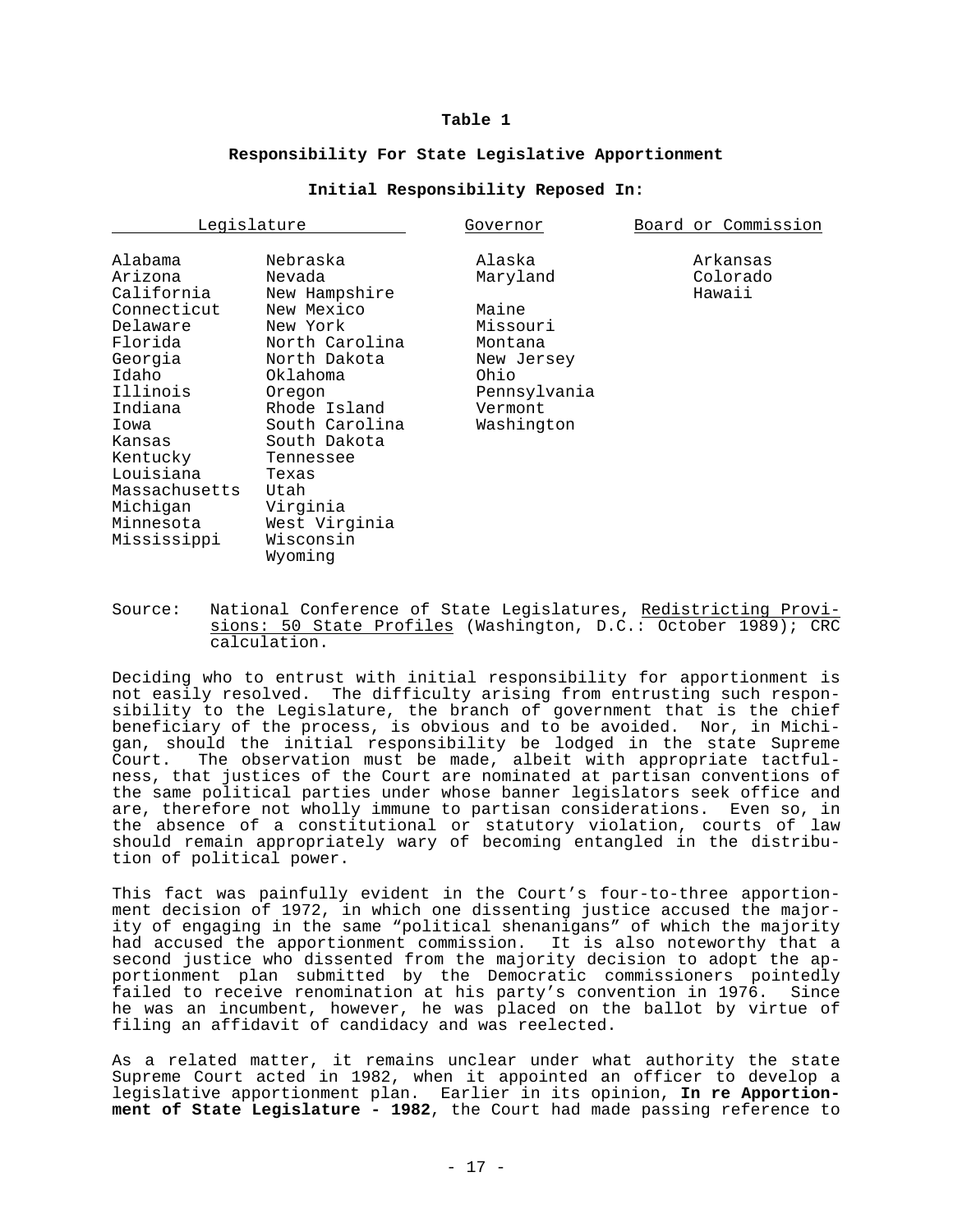its "responsibility to provide for the continuity of government," (413 Mich at 116), but it cited no constitutional provision bestowing such responsibility on the Court. Indeed, no such constitutional provision readily reveals itself. As previously noted, apportionment is a legislative responsibility absent a state constitutional or statutory provision to the contrary. The establishment of the apportionment commission divested the Legislature of this function. However, the subsequent holding by the Court that the commission was unconstitutional could only have the effect of returning the initial responsibility to the Legislature, not of lodging it in the Court.

The authority to determine the constitutionality of an apportionment plan differs significantly from that to direct the drafting of a plan in the first instance. That the Court's role was to be limited to the latter is suggested by the following exchange that occurred during the 1961 Convention:

**MR. DANHOF**: Mr. Chairman, I would like to ask a question of Mr. Plank, if I might. Mr. Plank, I take it that it was the considered opinion of your committee that only as a last resort would you go to the supreme court? I mean, you certainly were not encouraging the submission of various plans to the supreme courts is that correct?

**MR. PLANK**: That is correct. Our thinking was that the apportionment commission would come to an agreement on their own. The only use of the supreme court would be if they do not come to agreement. Then they must submit plans to the supreme court, so that they in turn can determine which one of the plans will be used in redistricting. 2 Official Record, Constitutional Convention 1961 at 2015. (Emphasis supplied.)

The 1961 state Constitutional Convention placed responsibility for legislative apportionment in an eight-member commissions the membership of which was selected by the major political parties. While the actual shortcomings of that approach have already been examined, the concept of reposing such responsibility in a constitutionally based commissions independent of the Legislature, remains sound. There would appear to be no-inherent reason why a properly selected and constituted commission cannot serve an important function.

## **2. Necessity for Standards**

Because representation is fundamental to republican government, its allocation ought to be governed by standards that ensure the strictest propriety. While the federal Constitution requires that state legislatures be apportioned on a population basis, states have considerable latitude to depart from this standard in order to effectuate rational state policies.\* However, that a state's policy may be deemed rational for purposes of federal constitutional adjudication does not mean it is in the best interests of the state's citizens.

The federal court decisions examined earlier may be seen as indicating what is minimally required by the Equal Protection Clause. Buts considering the importance of apportionment, and given that its consequences

<sup>\*</sup> The need for standards is less pressing with respect to congressional apportionment given the fact that Section 2 of Article I of the federal Constitution brooks only the limited population variances that are unavoidable despite a good-faith effort to achieve absolute equality, or for which justification is shown. Kirkpatrick v Preisler, (394 US 526; 1969).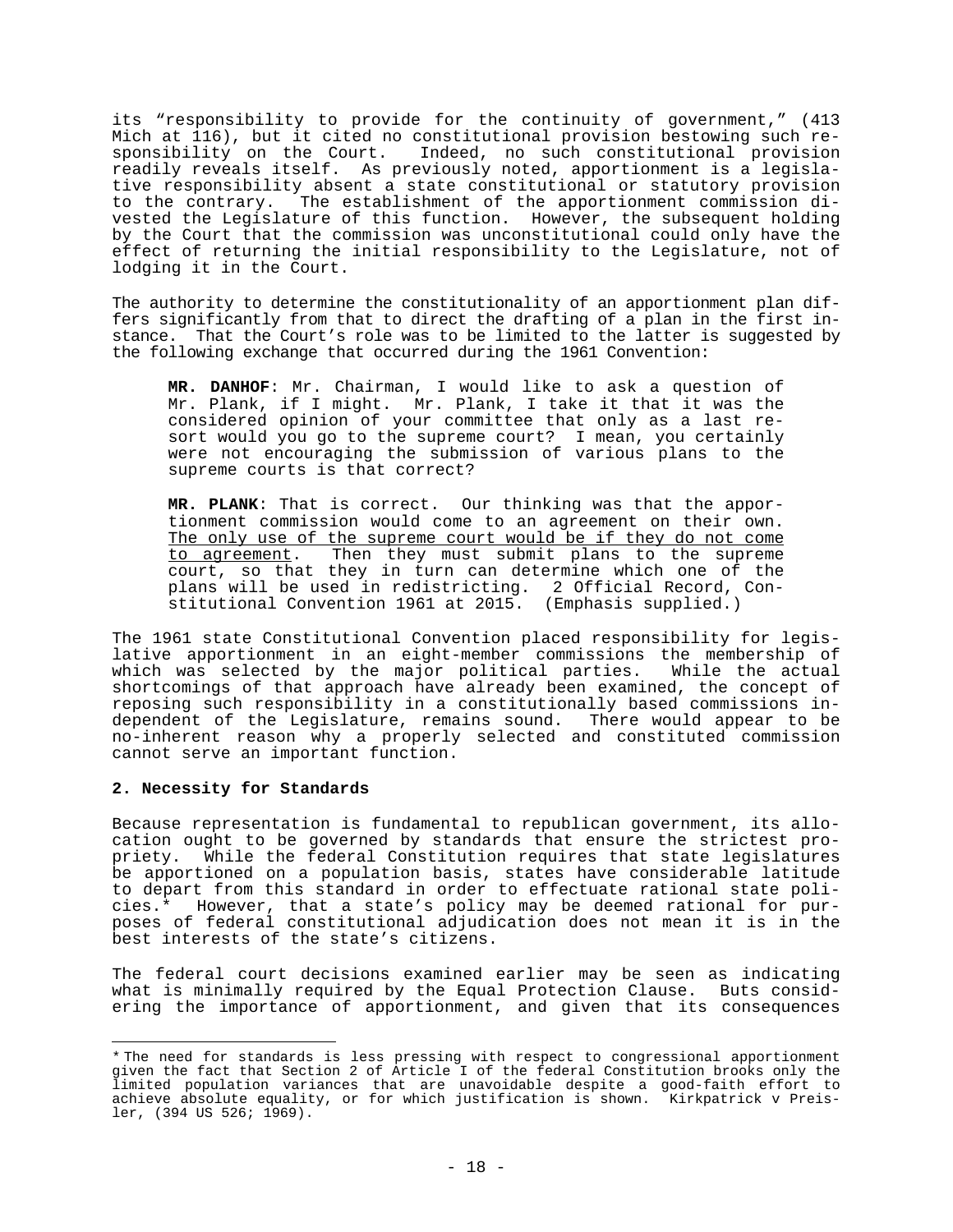must be endured for a decade at a time, the citizens of Michigan may desire to establish additional safeguards. What the state Supreme Court observed in 1982, that "[a] commission guided by standards clearly delineated in advance and which are enforced is a different body than a commission left to its own devices restrained only by federal constitutional requirements," is applicable regardless of who performs apportionment. **In re Apportionment of State Legislature - 1982**, (413 Mich 96, 135; 1982). It is an established principle of law that citizens of a state may, through their state constitution, afford themselves greater protections than those provided by the federal Constitution. The principal purpose of state constitutions being to define and limit governmental power and structures they are the only proper repository for apportionment standards.

Given a general agreement on both the importance of standards and their proper placements attention may shift to a determination of what the standards should be. Among the standards generally followed are adherence to local boundaries, compactness, and contiguity.

**Adherence to Local Boundaries**. This standard generally requires that each local unit be apportioned so that it has the largest possible number of complete districts within its boundaries before any part is joined to territory outside the boundaries of the local unit to form a district. This standard, according to the state Supreme Court, takes precedence over the standard of compactness.

**Compactness**. The compactness requirement is generally interpreted to mean that districts are to be as square as practicable. As the Court noted,

[t]he goal of compactness seeks to avoid gerrymandering and is not an end in itself. Districting solely to achieve population equality 'may be little more than an open invitation to partisan gerrymandering'. **Reynolds v Sims**, supra, at 578. It is therefore necessary to limit the pursuit of the goal of equality of population to achieve the goal of compactness.

An election district, circumscribed by a circle, containing the least land area (excluding land outside of this state or under the Great Lakes) outside of the districts is the most compact. **In re Apportionment of State Legislature - 1982**, (413 Mich 96, 134-135; 1982).

**Contiguity**. The requirements for this standard are relatively straightforward. Simply putt a contiguous district is one in which a person may travel between any two points in the same district without leaving the district.

The state Supreme Court in its opinion, **In re Apportionment of State Legislature - 1982**, (413 Mich 96o 140; 1982), concluded that the constitutional history of Michigan revealed "dominant commitments to contiguous, single-member districts [that are] drawn along the boundary lines of local units of government which, within those limitations, are as compact as feasible." Given these commitments, the Court then directed the use of specific standards that may be paraphrased as follows:

(1) that legislative districts be drawn to preserve county boundaries, with the least possible population variance, and in no case a variance of more than 16.4 percent. Where breaking county boundaries was necessary so as not to exceed the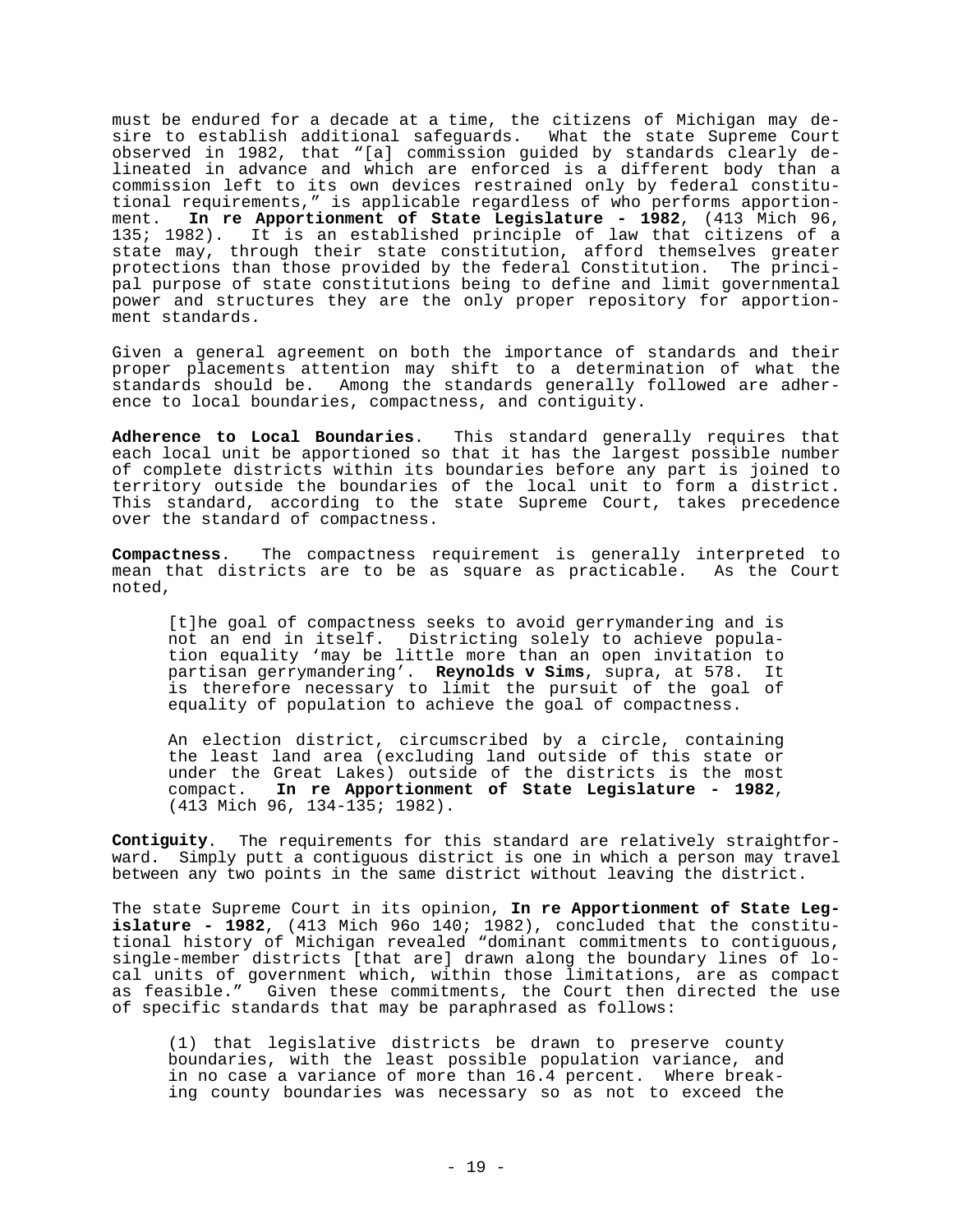maximum variances the fewest number of townships necessary to come within the allowable range were to be shifted;

(2) that legislative districts within a county entitled to more than one seat be drawn to preserve city and township boundaries, with the least possible population variance, and in no case a variance of more than 16.4 percent. Where breaking city or township boundaries was necessary so as not to exceed the maximum variance, the fewest number of people necessary to come within the allowable range were to be shifted; and

(3) that legislative districts within a city or township entitled to more than one seat be drawn to achieve maximum compactness possible within a population range of 98 to 102 percent of absolute equality between the districts of that city or township.

This state's experience with legislative apportionment under the present state Constitution may be summarized as follows: a ruling by the United States Supreme Court invalidated the legislative apportionment provisions of the Michigan Constitution within a year of its adoption. The commission on legislative apportionment, which continued to function without standards, was unable to agree upon a single plan after the 1960, 1970, and 1980 federal decennial censuses. In each instance, the state Supreme Court was called upon to select from among competing plans. The Court adopted whichever plan produced the least population variance, until 1982, when it recognized permissible deviations that advanced rational state policies. Also in 1982o the state Supreme Court held that the commission on legislative apportionment was no longer valid in the absence of standards to circumscribe its discretion. Thus stands the matter as the state approaches the current apportionment cycle: there is neither a constitutionally based provision specifying who shall perform apportionment, nor one specifying what standards shall be followed.

Even though Michigan has been without valid apportionment standards as part of its fundamental law for the past 27 years, the Michigan Legislature has yet to address this important issue. Nor have voters addressed it. Since 1964, the people of Michigan have exercised their right to propose amendments to the state Constitution on 11 occasions, but none of the proposals have dealt with apportionment. It may be that the absence of such a voter-initiated amendment lies in the fact that the incivility that attends apportionment need be suffered only once every ten years, and that despite existing imperfections apportionment does, in fact, occur. Nevertheless, the people of Michigan may wish to consider establishing a more sedate and orderly process.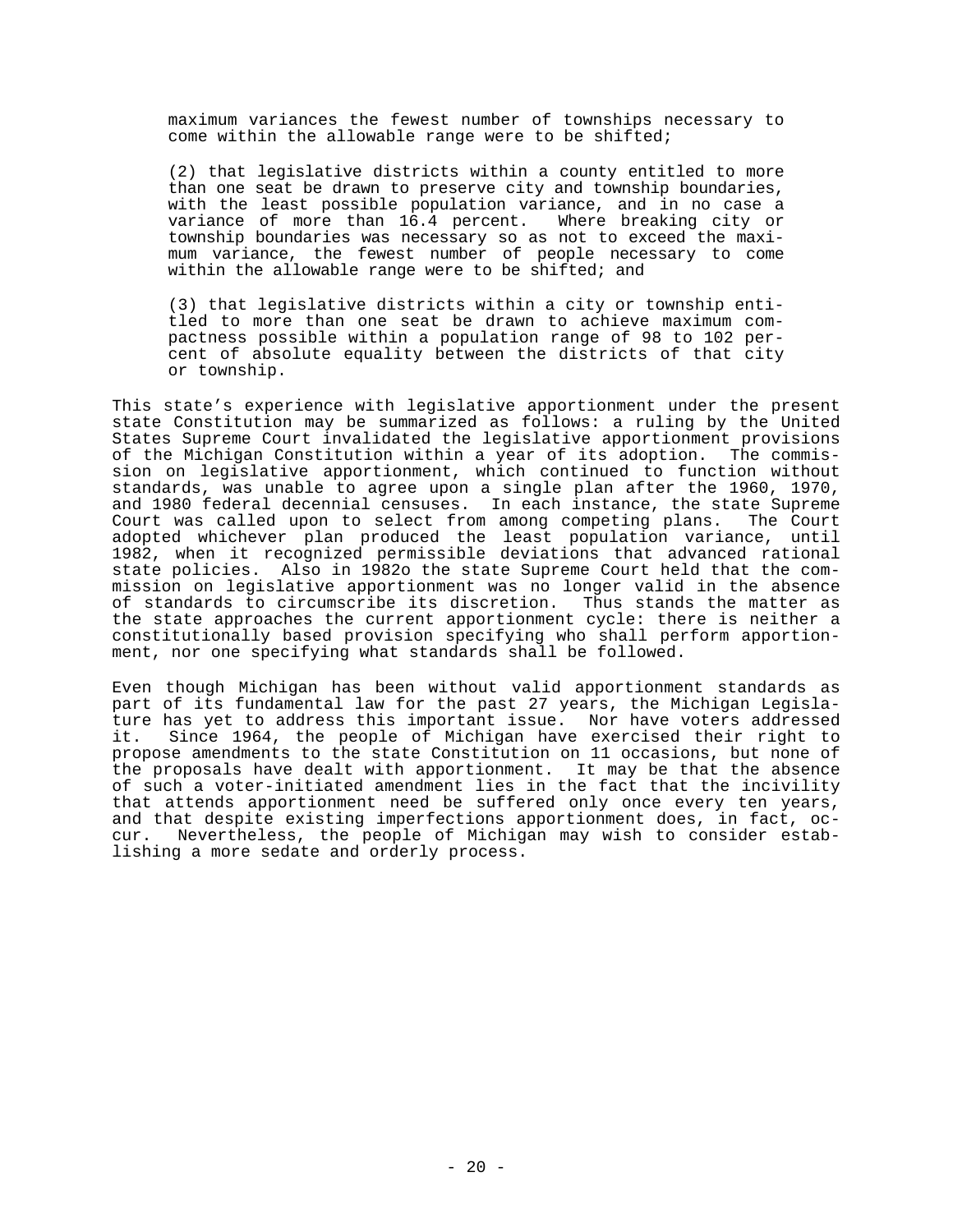### **Part II. Apportionment and Federal Voting Rights Legislation**

State legislative apportionment must be conducted in a manner that is consistent with federal law, among which are various acts that Congress has adopted to enforce the constitutional voting rights of racial and ethnic minorities. Of especial relevance is the voting rights act-of 1965. The philosophical basis underlying voting rights legislation is that racial and ethnic minorities, having had their right to vote historically denied or abridged as a group, are entitled to protection as a group.

The 1965 act as originally adopted was intended to provide minorities an equal opportunity to vote. As with equal opportunity in other contexts the right to vote did not guarantee any particular electoral outcome. In 1982, Congress adopted amendments to the voting rights act that shifted the focus from ensuring the right to vote to prohibiting the dilution of existing minority voting strength. The distinction between the two approaches is not insignificant because the latter approach implicates what amounts to proportional representation for racial and ethnic minorities. As will be examined below, at some as yet undefined point, the attempt to ensure electoral outcomes by protecting group voting strength and the philosophical basis underlying the principle of one persons one vote - that voters are entitled to representation as individuals, -- suggest incompatible goals, both of which cannot be fully achieved.

## **A. Background**

The purpose behind the 1965 federal voting rights act is best understood in an historical context. The Fifteenth Amendment was adopted by Congress on February 27, 1869o and ratified by the required number of states on March 30, 1870. Section 1 of the Amendment provides that "[t]he right of citizens of the United States to vote shall not be denied or abridged by the United States or by any State on account of race, colors or previous condition of servitude." Section 1 is not self-executing, however. Thus, Section 2 provides that "[t]he Congress shall have power to enforce this article by appropriate legislation."

After the Fifteenth Amendment became effective, and for approximately the next 90 years, Congress passed a number of acts intended to enforce its provisions. Among these were the enforcement act of 1870, the civil rights act of 1957, the civil rights act of 1960, and Title I of the civil rights act of 1964. For two reasons, however, these congressional efforts generally proved ineffective in preventing states, principally those in the southern region of the country, from enacting discriminatory voting laws.

First, the Fifteenth Amendment did not divest states of their authority to establish reasonable voter qualifications for state and local elections.\* It is noteworthy that the Fifteenth Amendment does not confer a right to vote upon anyone. The Amendment merely provides that the right to vote, once conferred, cannot be denied or abridged on account of race, colors or previous condition of servitude. States that enacted discriminatory voting laws often sought to portray them as legitimate voter

<sup>\*</sup> State-established voter qualifications also have a direct effect upon federal elections. The first sentence of Section 2 of Article 1 of the federal Constitution provides that "[t]he House of Representatives shall be composed of Members chosen every second Year by the People of the several States, and the Electors in each State shall have the Qualifications requisite for Electors of the most numerous Branch of the State Legislature." The second sentence of the Seventeenth Amendment provides likewise for the election of United State Senators.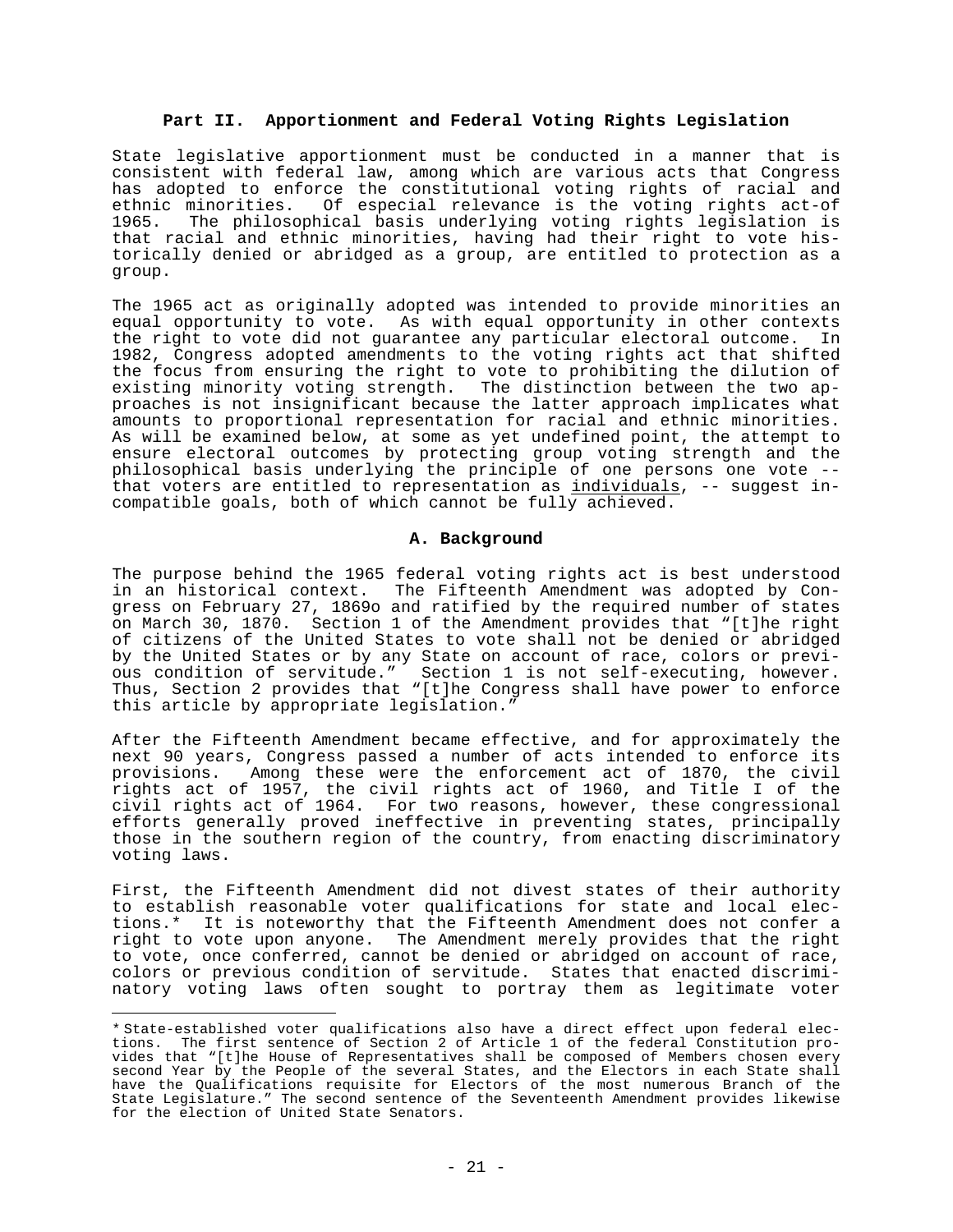qualification laws. Second, the federal enforcement acts typically provided for case-by-case adjudication. Not only was such an approach expensive and time-consuming, but even when a challenge to a voting law proved successful, often the state legislature simply responded by enacting a slightly different law which would then require a new legal challenge.

In surveying the history of such discriminatory voting laws, the United States Supreme Court noted in **South Carolina v Katzenbach, Attorney General**, (383 United States 301, 311-312; 1965), that

[t]he course of subsequent Fifteenth Amendment litigation in this Court demonstrates the variety and persistence of these and similar Institutions designed to deprive Negroes of the right to vote. Grandfather clauses were invalidated in **Guinn v United States**, 238 U.S. 347, and **Myers v Anderson**, 238 U.S. 368. Procedural hurdles were struck down in **Lane v Wilson**, 307 U.S. 268. The white primary was outlawed in **Smith v Allwright**, 321 U.S. 649, and **Terry v Adams**, 345 U.S. 461. Improper challenges [to voter qualifications] were nullified in **United States v Thomas**, 362 U.S. 58. Racial gerrymandering was forbidden in **Gomillion v Lightfoot**, 364 U.S. 339. Finally, discriminatory application of voting tests was condemned in **Schnell v Davis**, 336 U.S. 933; **Alabama v United States**, 371 U.S. 37; and **Louisiana v United States**, 380 U.S. 145.

Congress responded to the foregoing circumstance by enacting the voting rights act of 1965. In doing so, Congress was, according to the Court, motivated by two considerations:

First: Congress felt itself confronted by an insidious and pervasive evil which had been perpetuated in certain parts of our country through unremitting and ingenious defiance of the [federal] Constitution. Second: Congress concluded that the unsuccessful remedies which it had prescribed in the past would have to be replaced by sterner and more elaborate measures in order to satisfy the clear commands of the Fifteenth Amendment. (383 US at 309.)

## **B. Principal Provisions of the Voting Rights Act**

As originally enacted, the voting rights act consisted of 18 sections, numbered 2 through 19, of which Sections 4 and 5 were principal provisions. Section 4 authorized the United States attorney general to suspend for a five-year period any discriminatory voting test or device then in effect in any state or political subdivision subject to its terms. In additions Section 5 prohibited any state or political subdivision which was subject to Section 4 from instituting any new voter regulation -- one that was not in effect on November 1, 1964 -- without prior approval (often referred to as "pre-clearance") from a federal district court or the attorney general. Sections 4 and 5 applied to

any State or political subdivision of a State which (1) the [United States] Attorney General determines maintained on November 1, 1964, any test or device, and with respect to which (2) the Director of the Census determines that less than 50 per centum of the persons of voting age residing therein were registered on November 1, 1964, or that less than 50 per centum of such persons voted in the presidential election of November 1964.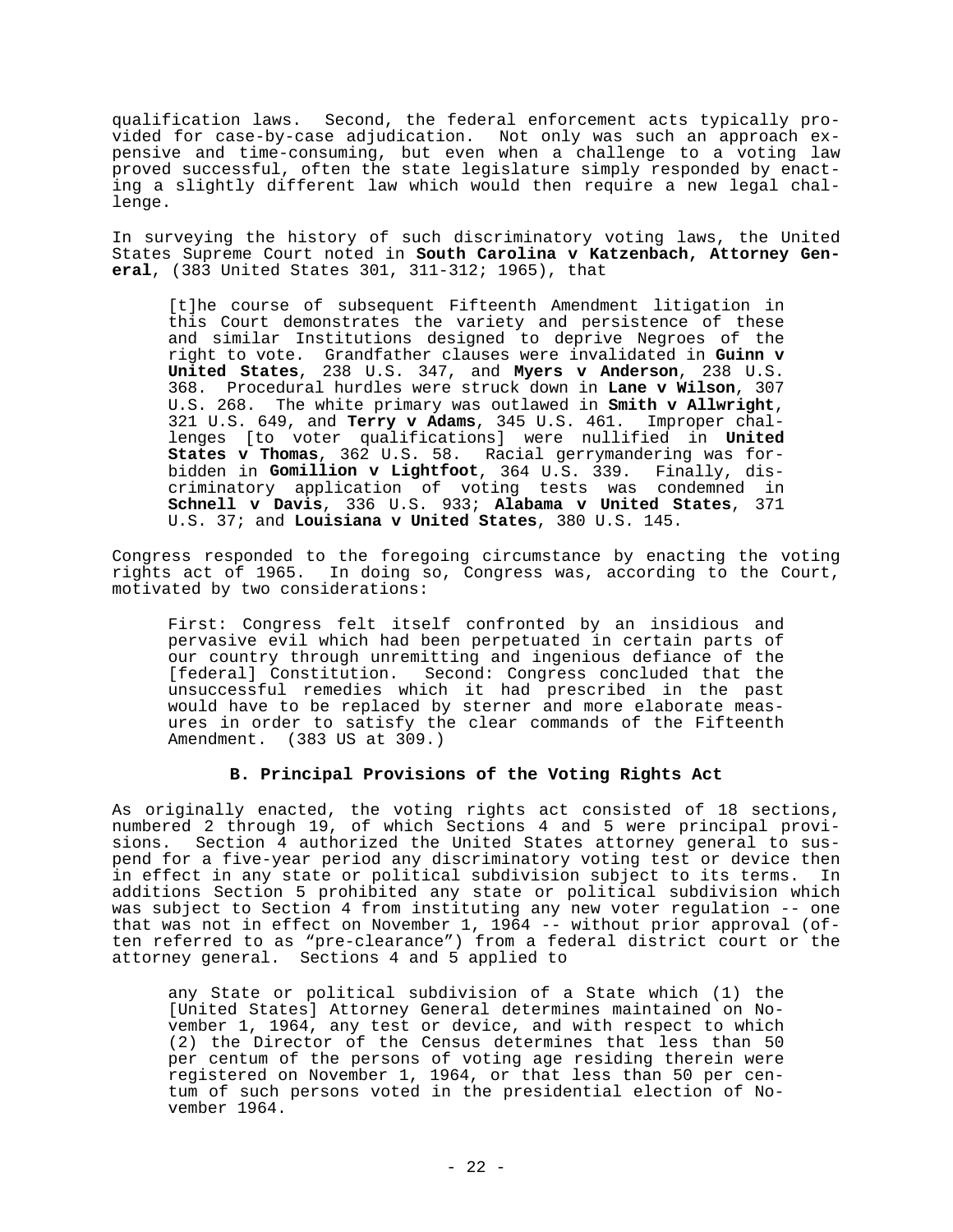A determination or certification of the Attorney General or of the Director of the Census under this section or under section 6 [requiring the federal civil service commission to appoint voting examiners in certain circumstances] or section 13 [concerning the termination of coverage] shall not be reviewable in any court and shall be effective upon publication in the Federal Register.\*

What made the voting rights act such an effective tool for combating discriminatory voting laws was the fact that it authorized the United States attorney general to suspend such laws in advance of any legal challenge. As the Court noted in **South Carolina v Katzenbach**, "[t]he measure prescribes remedies for voting discrimination which go into effect without any need for prior adjudication." (383 US at 327-328.) Thus, such laws no longer had to be challenged on a case-by-case basis. Furthermore, states subject to the act could not enact new voter requirements without prior approval of the attorney general.

## **1. Requirement of Discriminatory Intent or Purpose**

In 1980, the United States Supreme Court issued a decision in a voter discrimination case that would have a significant effect upon both the voting rights act and current apportionment efforts throughout the country. Ironically, the case of **City of Mobile, Alabama v Bolden**, (446 US 55; 1980), was not even decided on statutory grounds, but rather on the basis of the Fourteenth and Fifteenth Amendments.

The plaintiffs in Mobile challenged the at-large method by which the city commission was elected, alleging that the approach violated the Fifteenth Amendment and the Equal Protection Clause of the Fourteenth Amendment. Plaintiffs, however, offered no evidence to prove that they had ever been denied the opportunity to vote for the candidates of their choice. The city had been governed by a three-member commission since 1911 but no black resident had ever been elected to the commission. At the time of the lawsuits black residents comprised 34 percent of the city's population.

The federal district court held for the plaintiffs and ordered the city commission "disestablished" and replaced by a mayor and city council. This result was affirmed by the Court of Appeals for the Fifth Circuit. On appeal to the United States Supreme Court, a four-justice plurality reversed. The plurality opinion observed that the at-large voting system had been authorized by the Alabama Legislature and was used extensively in other parts of the country as well. The crux of the issue was whether an otherwise valid voting method, enacted without any proof of discriminatory intents was unconstitutional if it produced a discriminatory result.

The plurality of the Supreme Court concluded that prior decisions of the Court stood for the principle that "racially discriminatory motivation [intent] is a necessary ingredient of a Fifteenth Amendment violation." (446 US at 62.) Because plaintiffs had failed to prove that the city adopted its at-large voting system due to either a discriminatory intent

<sup>\*</sup> By mid-November of 1965, the coverage formula of the act applied to Alabama, Alaska, Georgia, Louisiana, Mississippi, South Carolina, and Virginia in their entirety, and to three counties in Arizona, one county in Hawaii, one county in Idaho, and 26 counties in North Carolina. South Carolina v Katzenbach, Attorney General, (383 US 301, 318; 1965). According to the United States Department of Justice, two local units of government in Michigan, Clyde Township in Allegan County and Buena Vista Township in Saginaw County, have been-subject to the act since November 1, 1972.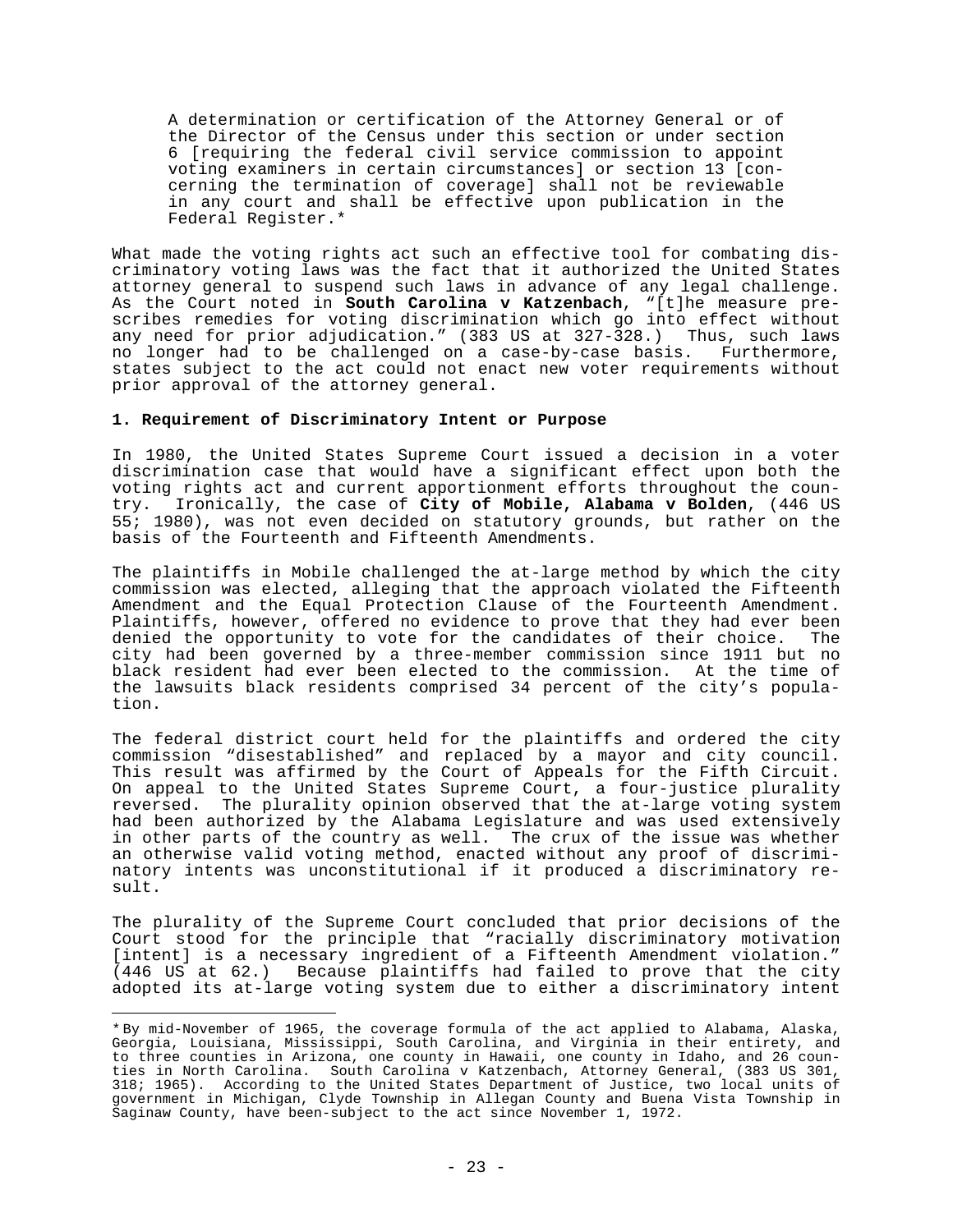or purpose, the Court found no violation. The Court reached the same conclusion with respect to the Equal Protection Clause. (Plaintiffs also had alleged a violation of Section 2 of the voting rights act, but the Court held that Section was nothing more than a restatement of the Fifteenth Amendment which, therefore, added nothing to the complaint.)

#### **2. 1982 Congressional Amendment**

The holding of Mobiles that a plaintiff who alleged a voting arrangement to be discriminatory must prove that the government acted with discriminatory intent or purpose, was short-lived. Congress reacted swiftly to the Mobile decision by amending Section 2 of the voting rights act. It should be noted that unlike Sections 4 and 5, discussed above, that apply only to certain geographic areas, Section 2 applies throughout the entire country. Section 2 now reads as follows, with the amendatory language Section 2 now reads as follows, with the amendatory language capitalized:

(a) No voting qualification or prerequisite to voting or standards practice, or procedure shall be imposed or applied by any State or political subdivision to deny or abridge IN A MANNER WHICH RESULTS IN A DENIAL OR ABRIDGEMENT OF the right of any citizen of the United States to vote on account of race or color, OR IN CONTRAVENTION OF THE GUARANTEES SET FORTH IN SEC-TION 4(f)2, OR AS PROVIDED IN SUBSECTION (B).

(B) A VIOLATION OF SUBSECTION (A) IS ESTABLISHED IF, BASED ON THE TOTALITY OF THE CIRCUMSTANCES, IT IS SHOWN THAT THE POLITICAL PROCESSSES LEADING TO NOMINATION OR ELECTION IN THE STATE OR PO-LITICAL SUBDIVISION ARE NOT EQUALLY OPEN TO PARTICIPATION BY MEM-BERS OF A CLASS OF CITIZENS PROTECTED BY SUBSECTION (A) IN THAT MEMBERS HAVE LESS OPPORTUNITY THAN OTHER MEMBERS OF THE ELECTOR-ATE TO PARTICIPATE IN THE POLITICAL PROCESS AND TO ELECT REPRE-SENTATIVES OF THEIR CHOICE. THE EXTENT TO WHICH THE MEMBERS OF A PROTECTED CLASS HAVE BEEN ELECTED TO OFFICE IN THE STATE OR PO-LITICAL SUBDIVISION IS ONE CIRCUMSTANCE WHICH MAY BE CONSIDERED: PROVIDED, THAT NOTHING IN THIS SECTION ESTABLISHES A RIGHT TO HAVE MEMBERS OF A PROTECTED CLASS ELECTED IN NUMBERS EQUAL TO THEIR PROPORTION IN THE POPULATION. (Emphasis in original.)

The practical effect of the amendment was to reject the "intents" test enunciated in Mobile, in favor of an "effects" test. A Section 2 violation may now be alleged when, based on the "totality of the circumstances," it is shown that the political processes, or voting systems of a governmental unit are not equally open to all members of a protected class of citizens without regard to whether that governmental unit was motivated by a discriminatory intent or purpose when it adopted the voting system in question.

Federal courts have relied upon a majority report of the United States Senate Judiciary Committee that accompanied the bill that amended Section 2 in interpreting congressional intent. In **Thornburg v Gingles**, (478 US 30, 36; 1985), the U.S. Supreme Court noted that the report set forth the following factors as being probative of a Section 2 violation:

1. the extent of any history of official discrimination in the state or political subdivision that touched the right of the members of the minority group to register to vote, or otherwise to participate in the democratic process;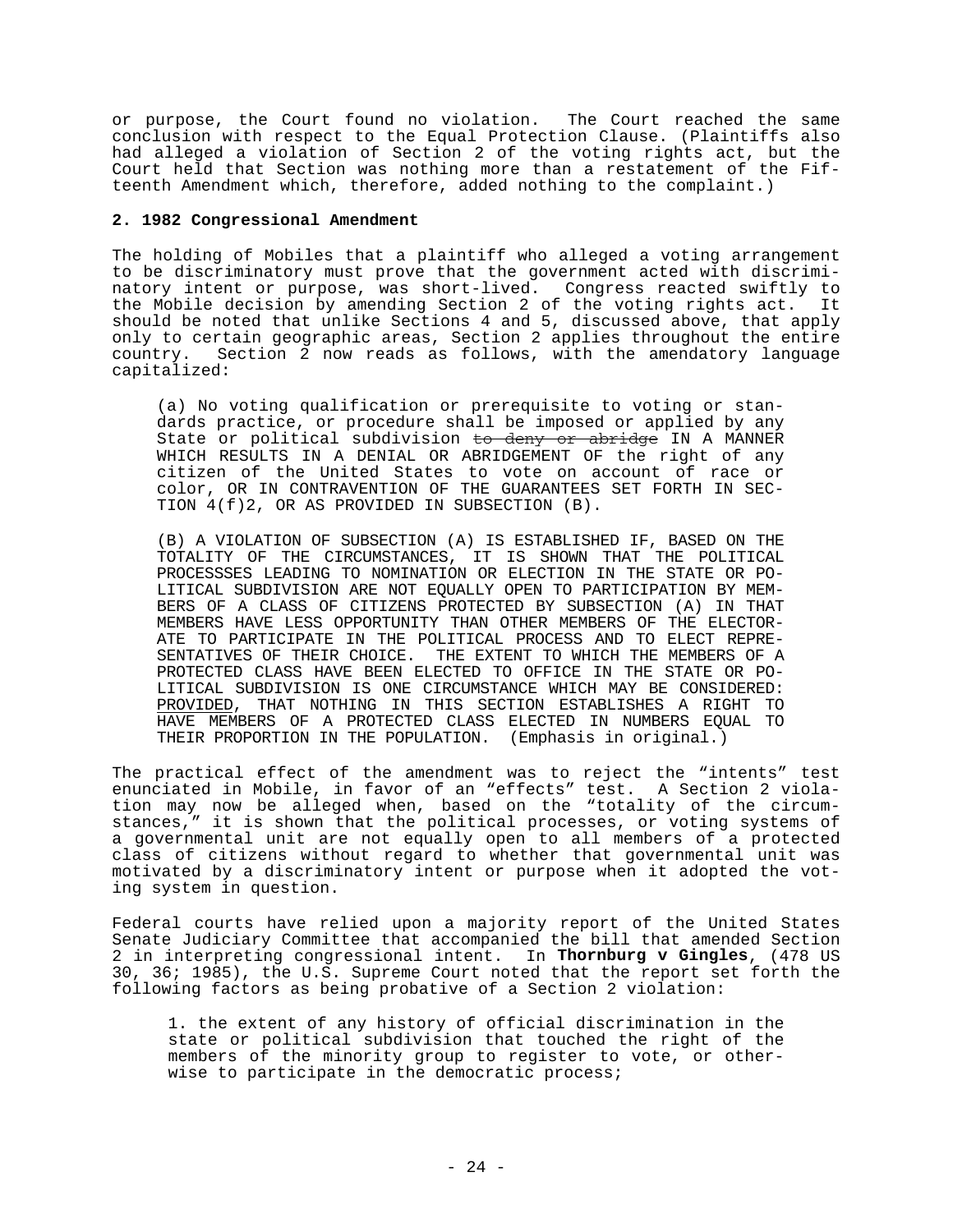2. the extent to which voting in the elections of the state or political subdivision is racially polarized;

3. the extent to which the state or political subdivision has used unusually large election districts, majority vote requirements, anti-single shot provisions, or other voting practices or procedures that may enhance the opportunity for discrimination against the minority group;

4. if there is a candidate slating process, whether the members of the minority group have been denied access to that process;

5. the extent to which members of the minority group in the state or political subdivision bear the effects of discrimination in such areas as education employment and health, which hinder their ability to participate effectively in the political process;

6. whether political campaigns have been characterized by overt or subtle racial appeals;

7. the extent to which members of the minority group have been elected to public office in the jurisdiction.

Additional factors that in some cases have had probative value as part of plaintiffs' evidence to establish violation are:

whether there is a significant lack of responsiveness on the part of elected officials to the particularized needs of the minority group.

[And] whether the policy underlying the state or political subdivision's use of such voting qualification, prerequisite to voting, or standard, practice or procedure is tenuous.

The **Thornburg** Court set forth three criteria that a minority group must satisfy in order to establish a Section 2 violation. Essentially, a minority group must show that it is sufficiently large and geographically compact to comprise a majority of a single-member district; that it is politically cohesive;, and that the majority group tends to vote as a bloc with sufficient regularity so as to generally defeat the preferred candidate of the minority group. As the Court itself summarized the issue, "[t]he essence of a Section 2 claim is that a certain electoral law, practice or structure interacts with social and historical conditions to cause an inequality in the opportunities enjoyed by black and white voters to elect their preferred representatives." (478 at 47.)

While Section 2 of the voting rights act will no doubt further complicate the apportionment process in Michigan, both political parties have given recognition to the fact that an acceptable apportionment plan must satisfy the demands of the federal act. The only major difference between the parties as regards the voting rights act appears to be whether it should take precedence over other standards that the Michigan Supreme Court specified in 1982, such as preserving the integrity of political subdivision boundaries, or should be merely one among such standards. This difference, while significant, will no doubt be resolved by the courts.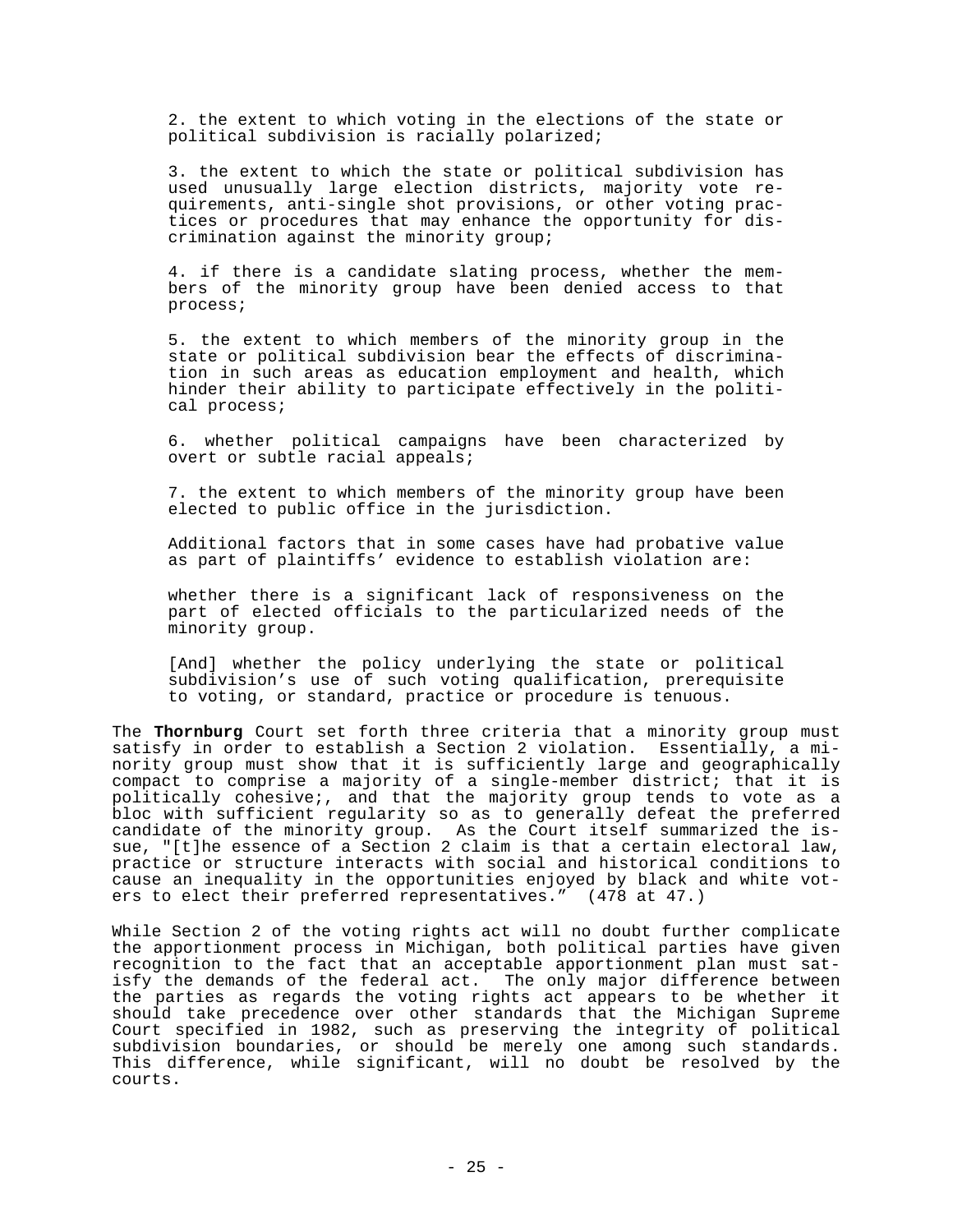### **C. Whither One Person-One Vote?**

Of greater consequences from a public policy standpoint, may be the change in focus of Section 2 as amended. As originally enacted, Section 2 was but a restatement of the principle underpinning the Fifteenth Amendment, that all citizens should be accorded an equal opportunity to vote. This explains why the original Section 2 was viewed at the time of its consideration by Congress as "an uncontroversial provision in proposed legislation whose other provisions engendered protracted dispute." **City of Mobile, Alabama v Bolden**, (446 US at 61.)

The focus of Section 2 as amended, however, is no longer on ensuring that individuals have an equal opportunity to vote, but rather on whether members of a protected class of citizens "have less opportunity than other members of the electorate to participate in the political process and to elect representatives of their choice." The language of both the amended Section and the companion committee report are replete with references to members of a "class of citizens," or of a "protected class," or to "members of the minority group." Noteworthy by its absence is any reference to citizens as individuals.

This basic, but significant, philosophical difference between the original and amended versions of Section 2 was foreshadowed by the plurality and dissenting opinions in the Mobile case. The Court noted that the theory espoused by the dissenting opinion

appears to be that every 'political group,' or at least every such group that is in the minority, has a federal constitutional right to elect candidates in proportion to its numbers. Moreover, a political groups' 'right' to have its candidates elected is said to be a 'fundamental interest,' the infringement of which may be established without proof that a state has acted with the purpose of impairing anybody's access to the political process. Whatever appeal the dissenting opinion's view may have as a matter of political theory, it is not the law. (446 US at 75.)

Depending upon how federal courts choose to interpret Section 2, what was dismissed by the plurality as "political theory" may in fact become the supreme law of the land. While Section 2 disavows "a right to have members of a protected class elected in numbers equal to their proportion in the population," it may nevertheless encourage that result. Legal challenges that have already been filed in several states suggest that how the Section should be interpreted is anything but clear. State and local governments may reasonably conclude that the surest means of avoiding the expense of defending a voting rights act challenge, as well as the moral stigma that attaches to an accusation that minorities are being denied the right to vote, lies in adopting an apportionment plan that simply allocates to each protected group its proportionate share of representation. If so, this would be an unfortunate result since it would promote the balkanization of voters along lines of ethnicity.\*

<sup>\*</sup>While the voting rights act is generally considered in the context of legislative apportionment, in 1991, the United States Supreme Court held that Section 2 as amended also applies to elected state judiciaries. Chisom v Roemer, (111 SCt 2354; 1991). The Court had already so held with respect to Section 5 of the act. Clark v Roemer, (111 SCt 2096; 1991). The Chisom decision raises a question regarding the extent to which certain judicial districts from which judges are elected in Michigan satisfy Section 2 of the voting rights act.